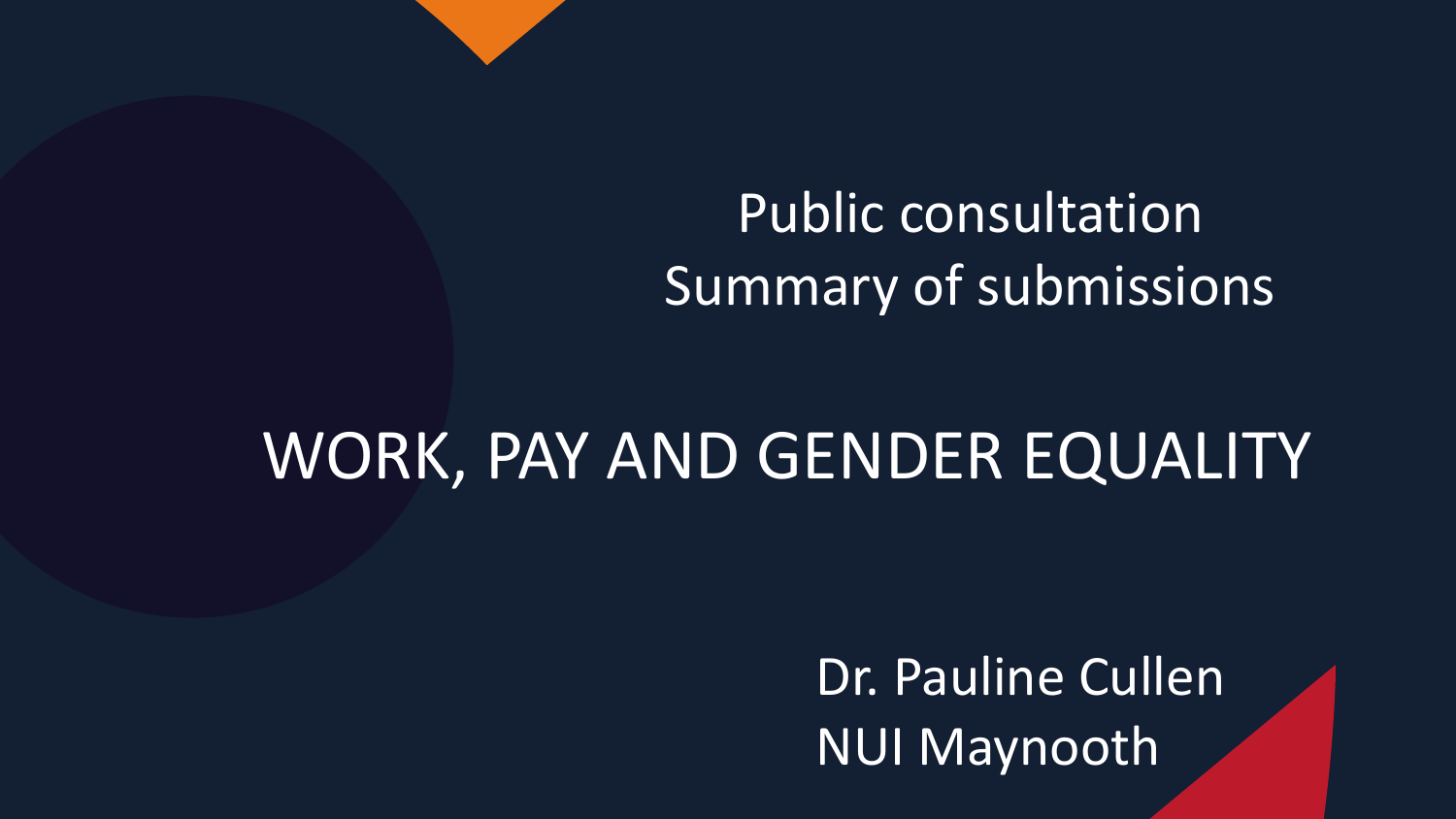#### **Broad consensus**

- $\triangleright$  a lack of flexibility in how work is organised makes it hard for women and men to balance the demands of work and life
- $\triangleright$  this has negative outcomes for women's access to well paid jobs and for men who want to spend more time with their families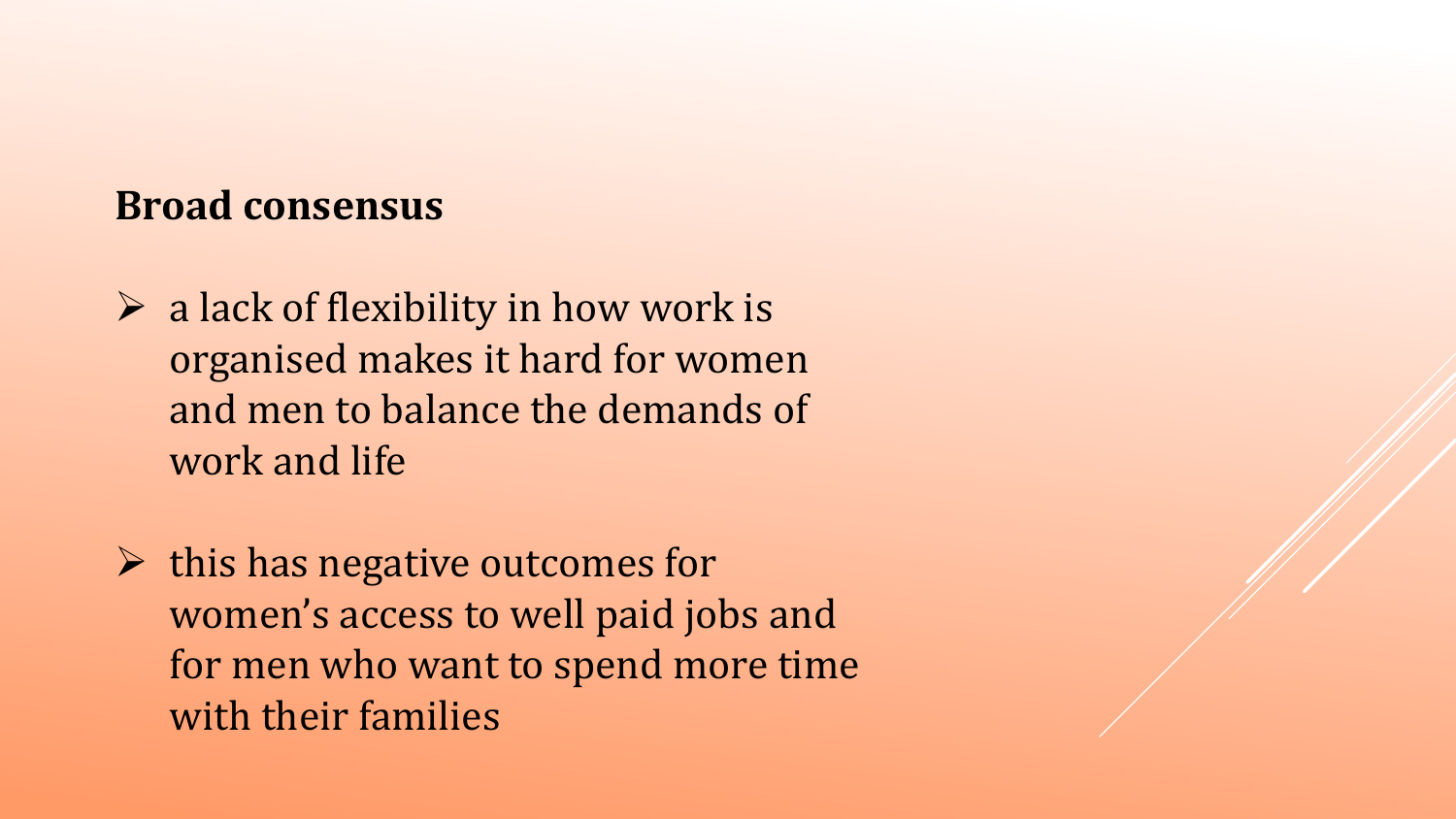#### **GENDER STEREOTYPING OF JOBS EXISTS**



Division between 'women's jobs' and 'men's jobs' which can lead to:

- Gender discrimination; and
- $\triangleright$  Limits work opportunities for women and men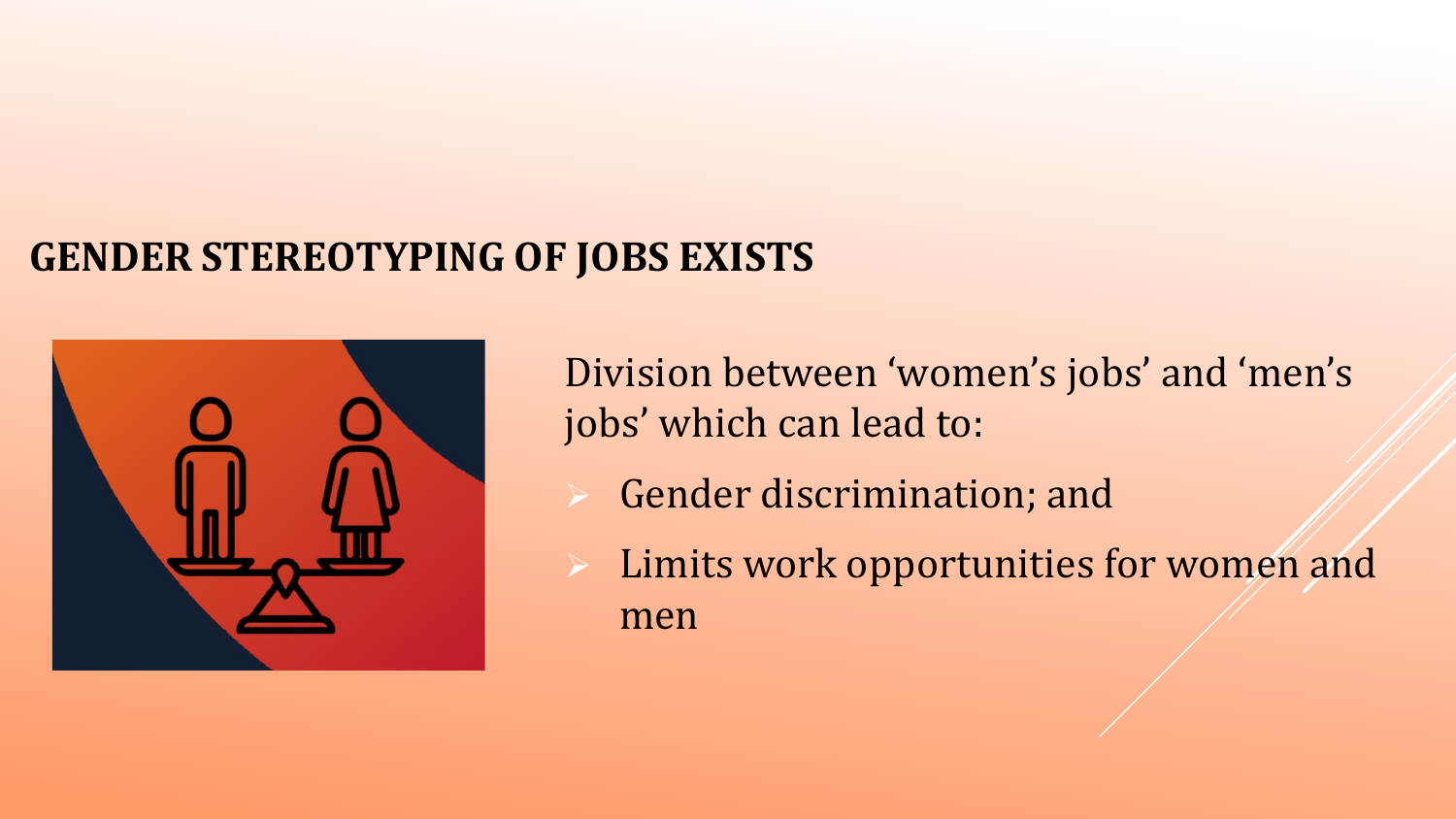#### **MORE WOMEN IN LOW PAID WORK**



Work sectors dominated by women are paid less than sectors dominated by men Women overrepresented in part time

and low paid work.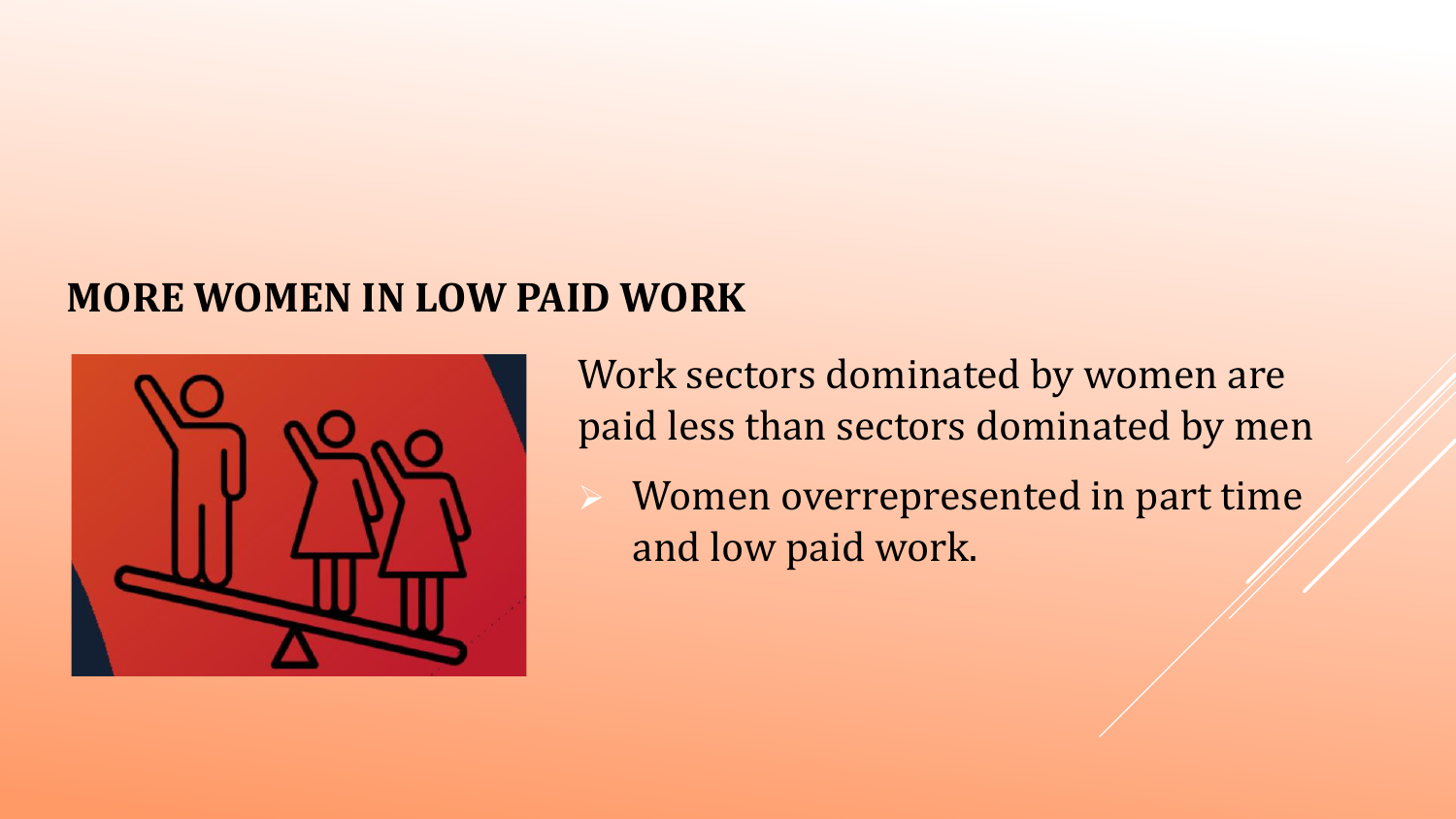#### **CARE RESPONSIBILITIES IMPACT ON WORK**



- Narrows women's choices about and access to work and career progression
- Contributes to the gender pay and pension gap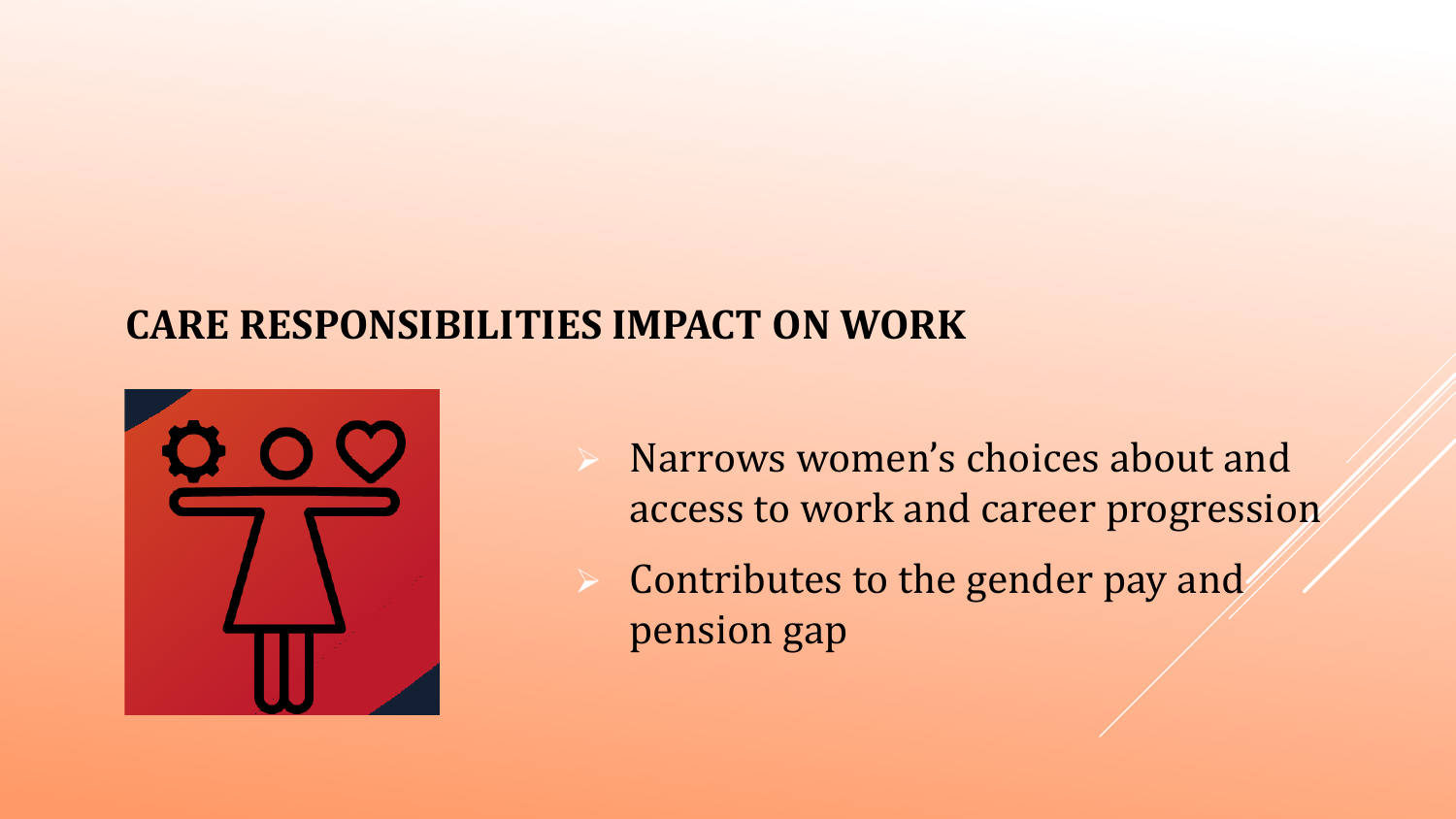#### **MORE WORK LIFE BALANCE NEEDED**



 Employment hours and demands of work can deny women and men work life balance.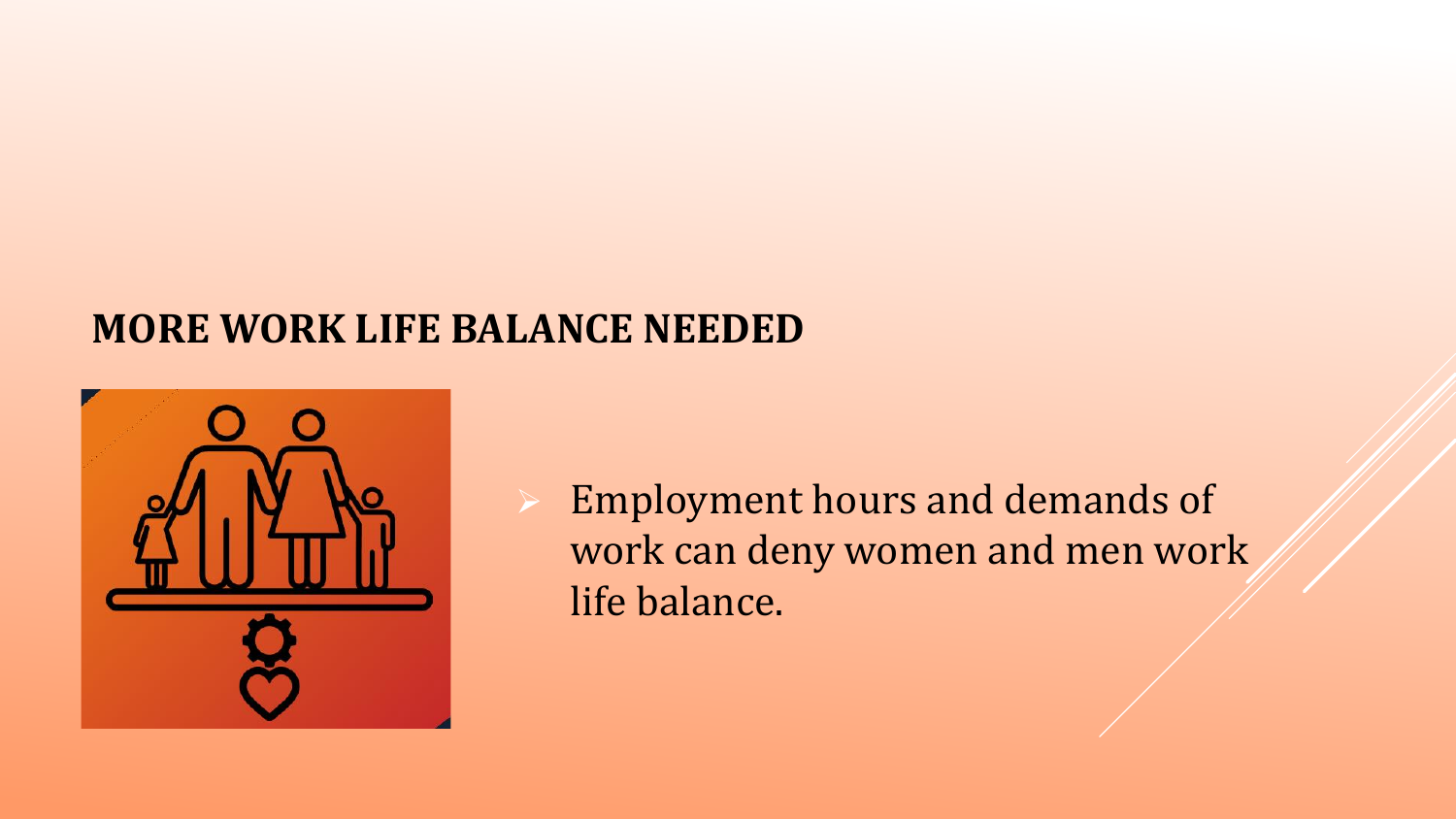#### **GENDER DISCRIMINATION IMPACTS SOME GROUPS MORE**



- Gender discrimination and bias in hiring and promotion practices maintains gender inequalities at work
- Made worse for women and men who experience other forms of disadvantage.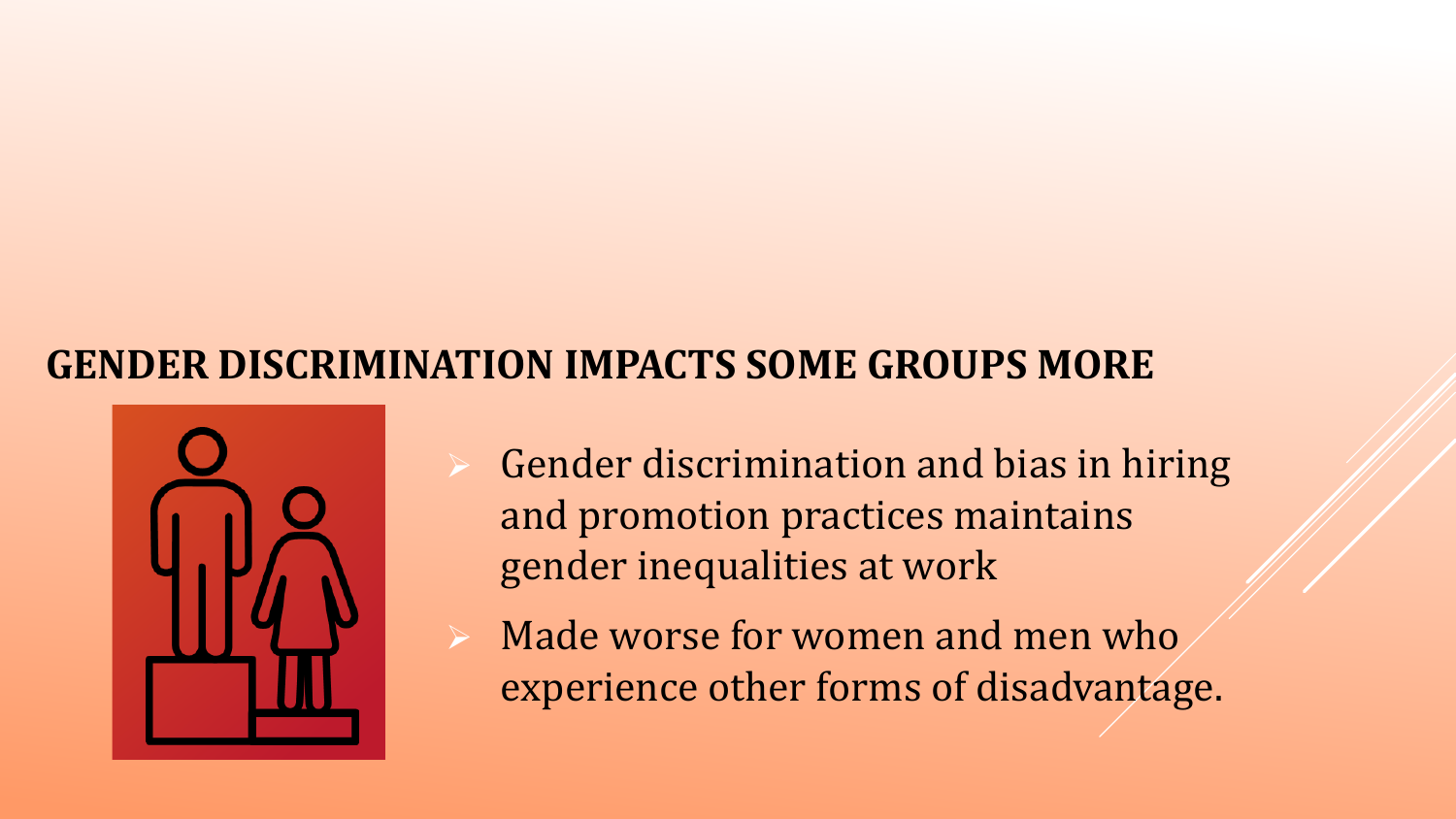#### **SEXUAL HARASSMENT AND VIOLENCE IMPACT WORK**



 Women experience sexual harassment and violence at work that can hinder their career advancement.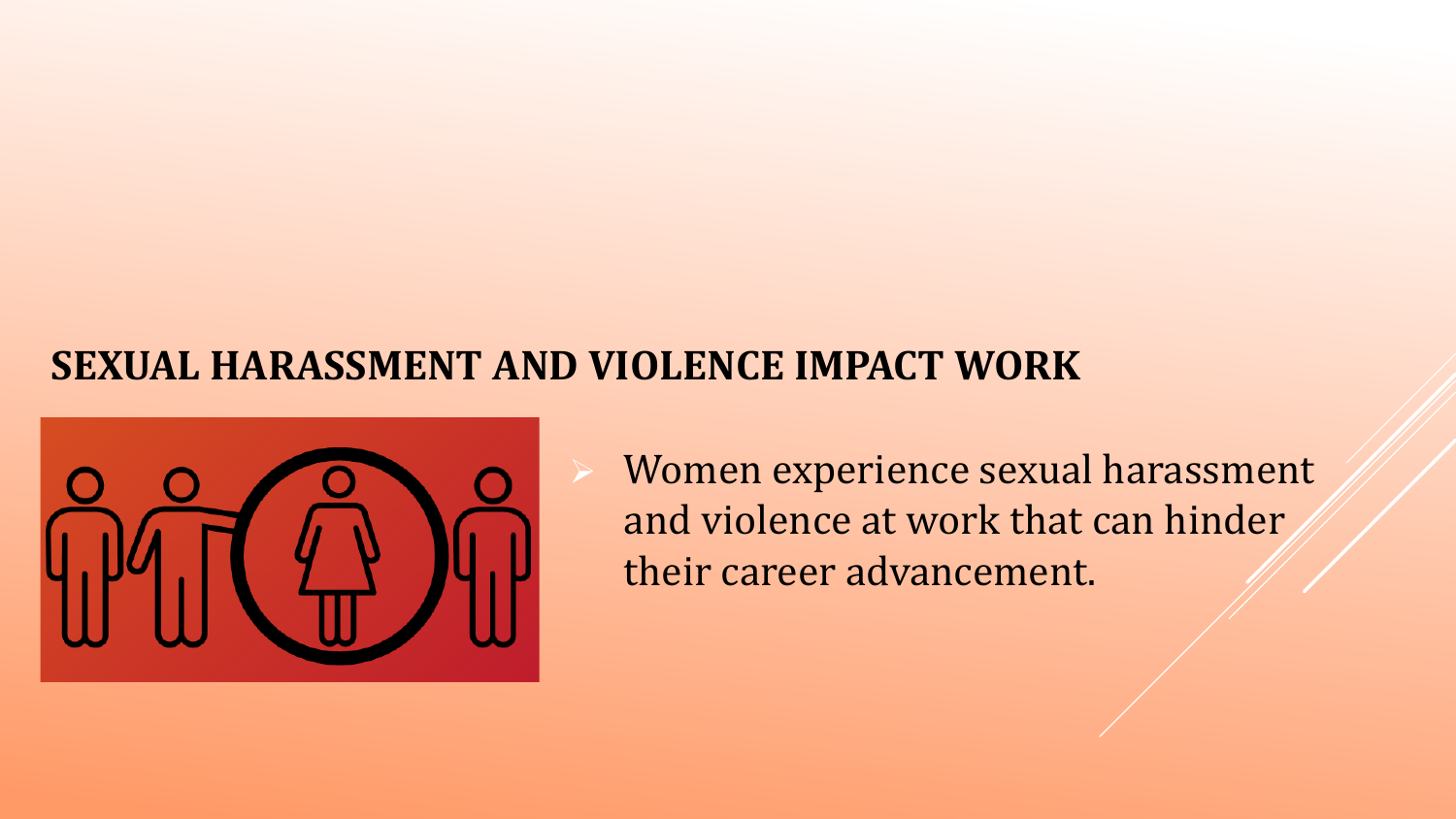# Gender stereotyping of jobs exists

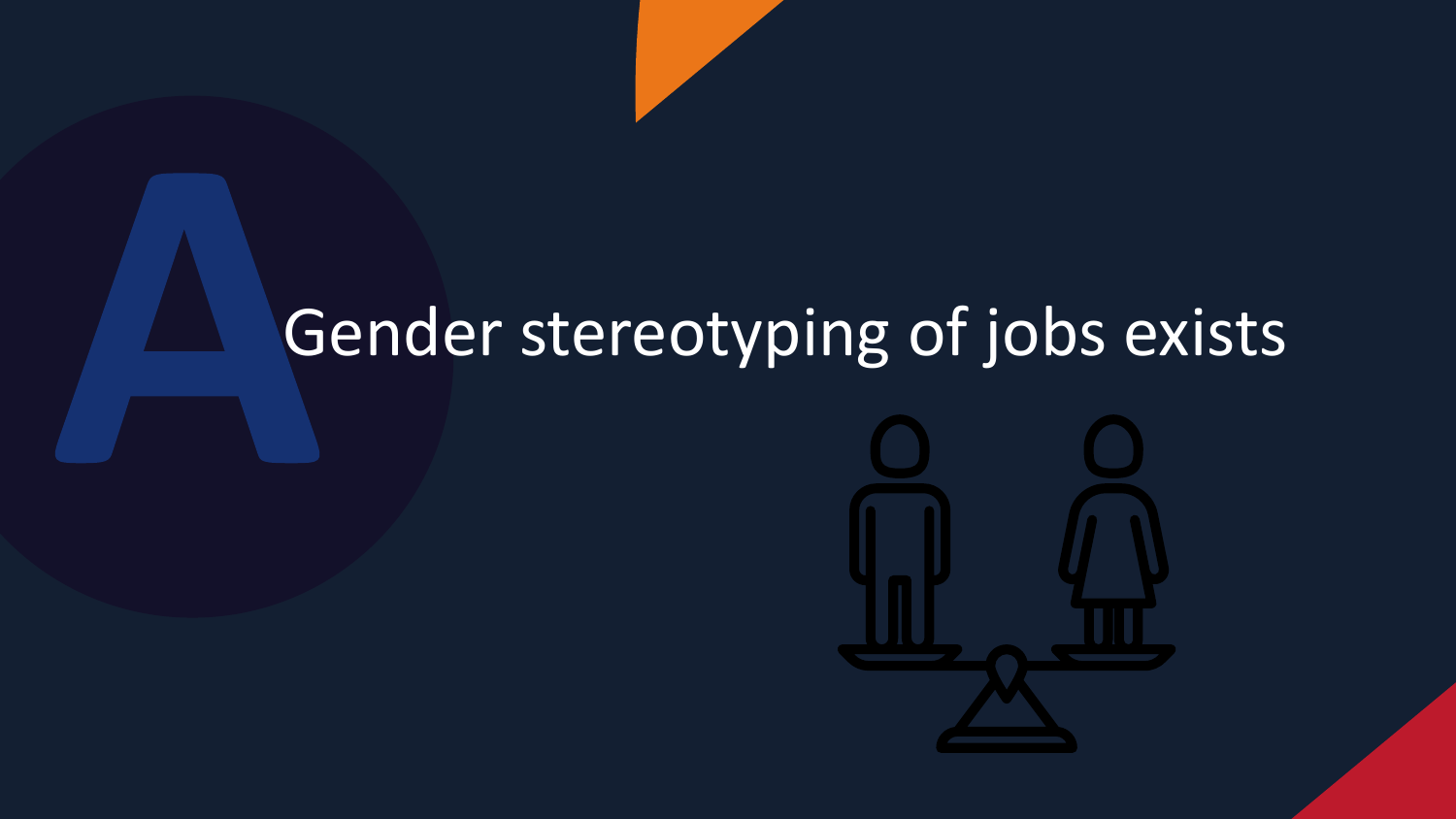#### **Gender norms and stereotypes reinforce assumptions about the type of work and the overall value of work that women and men do**

For this submission, women and men are naturally inclined towards specific jobs:

"Different career choices for men and women .. might.. be the result of different natural preferences." CA 30111

For another, women and men can be encouraged or discouraged from considering different jobs:

"The more any type of employment is considered women's work, the more women are steered towards that work and the less likely it is that men will consider it." CA 30258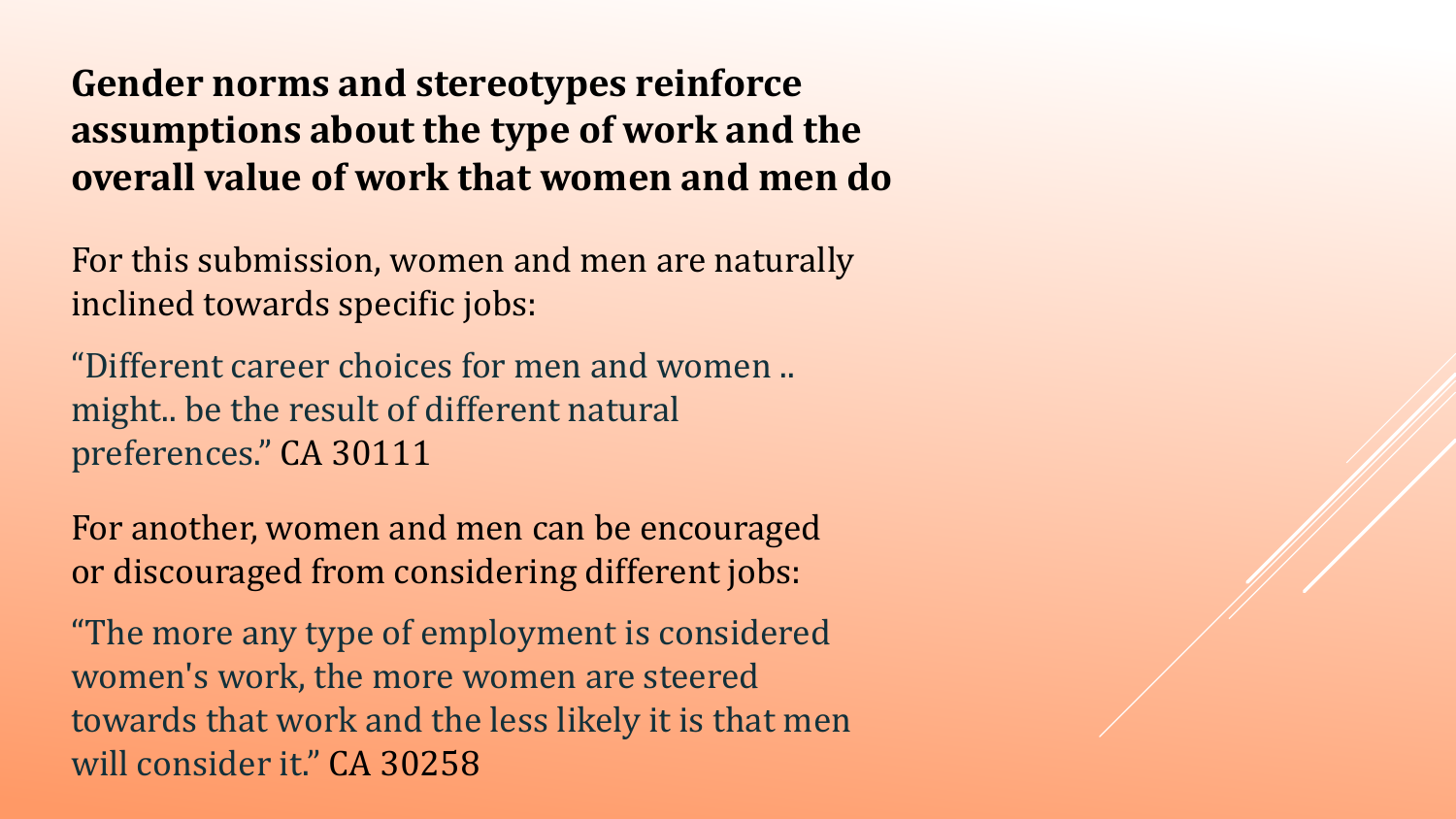This leads to separating work by gender with women's jobs less valued:

"Women and men are often concentrated into different kinds of jobs and within the same occupations, women are often in work that is less well paid and has less opportunities for career advancement." CA 30222

"Women dominate occupations in education, healthcare and caring sectors. These jobs are often undervalued." CA 30192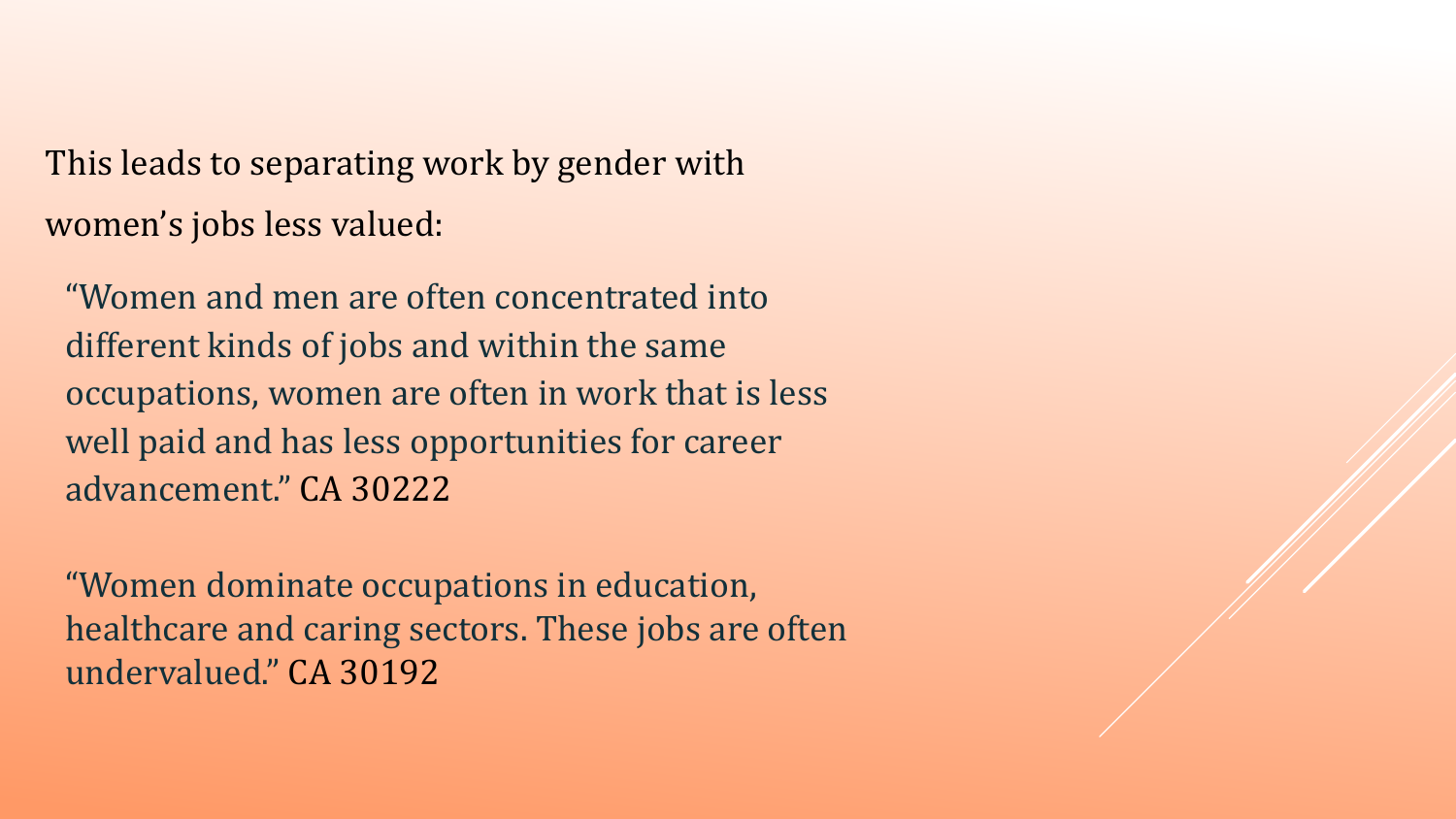#### **Problem A - Solutions**

Education was also a context to address such stereotypes

"Educate young children in a more neutral setting teaching the same subject the same way without gender bias" CA 30249

Role models and incentives could also help:

"Incentives should be put in place to encourage people to try different subjects and jobs …..more women need to be encouraged to take up apprenticeships" CA 30259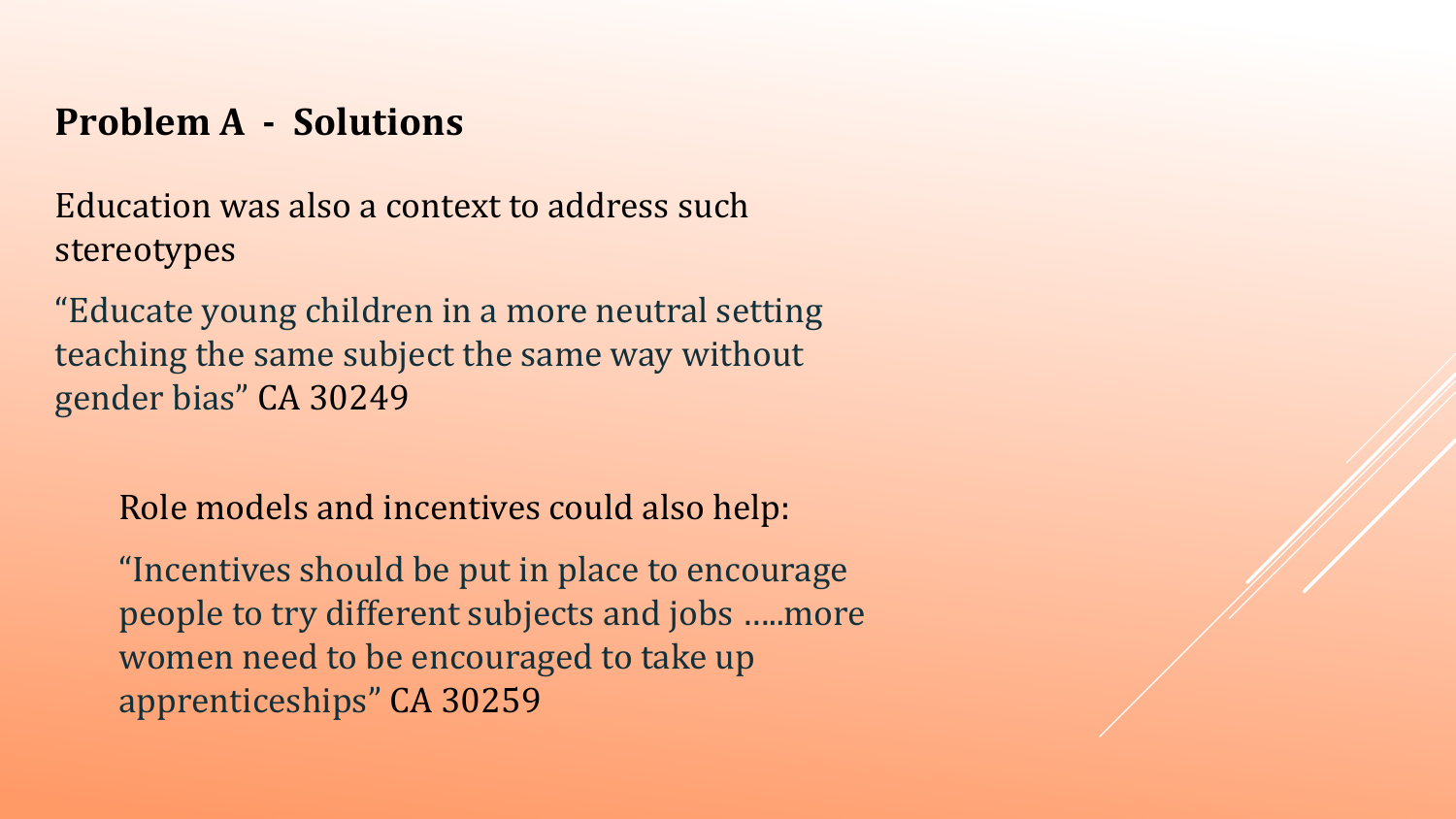Where gender discrimination and bias played a role, gender blind worker evaluations and training were suggested

"Removing all markers of gender from job applications and promotion applications would mean that decisions were taken based on the CV rather than on the gender of the person." CA 30098

"Unconscious bias training should be adopted by all organizations (schools, employers) - especially by people in positions of power." CA 30018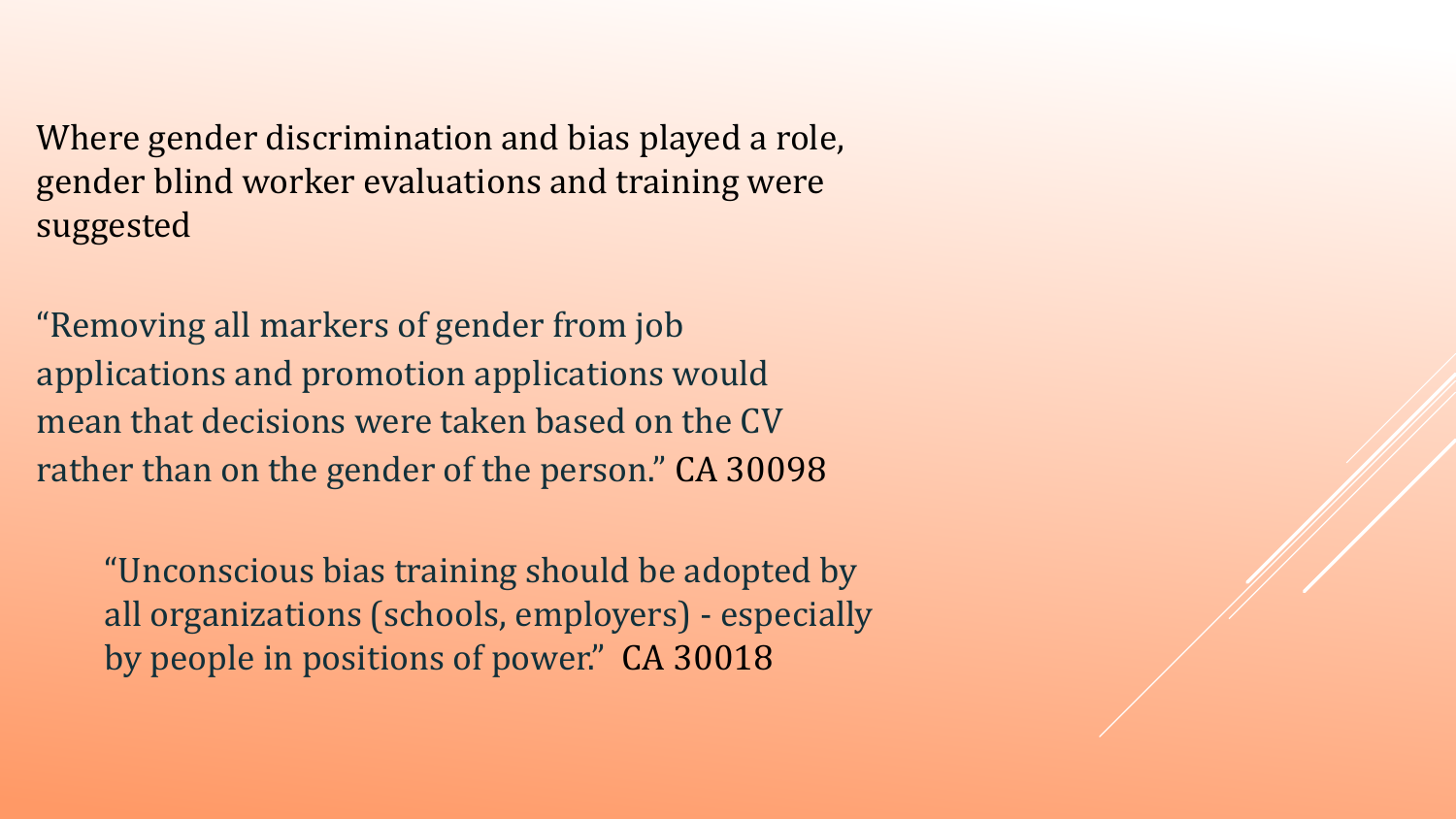# More women in low paid work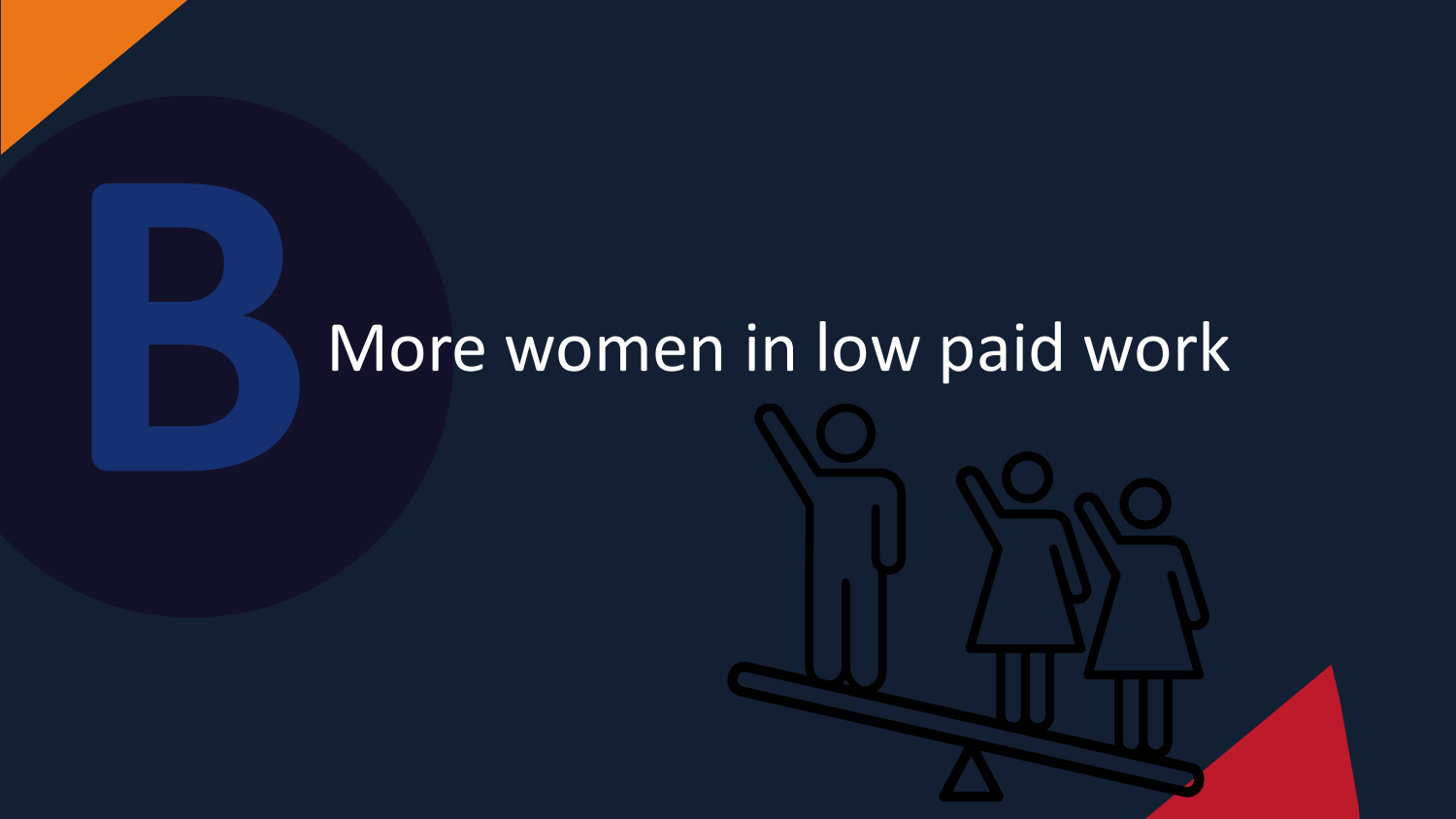#### **Women are overrepresented in part-time and low paid work**

"Women seeking to work on a part-time or flexible basis are often restricted to low-level and low-paid positions that do not make the most of their skills." CA 30189

"Women are more exposed and vulnerable to short term employment and precarious contracts of employment." CA 30238

How we value jobs that women do as was also highlighted:

"Alongside direct discrimination, women suffer an income penalty due to the value we place on different types of jobs." CA 30170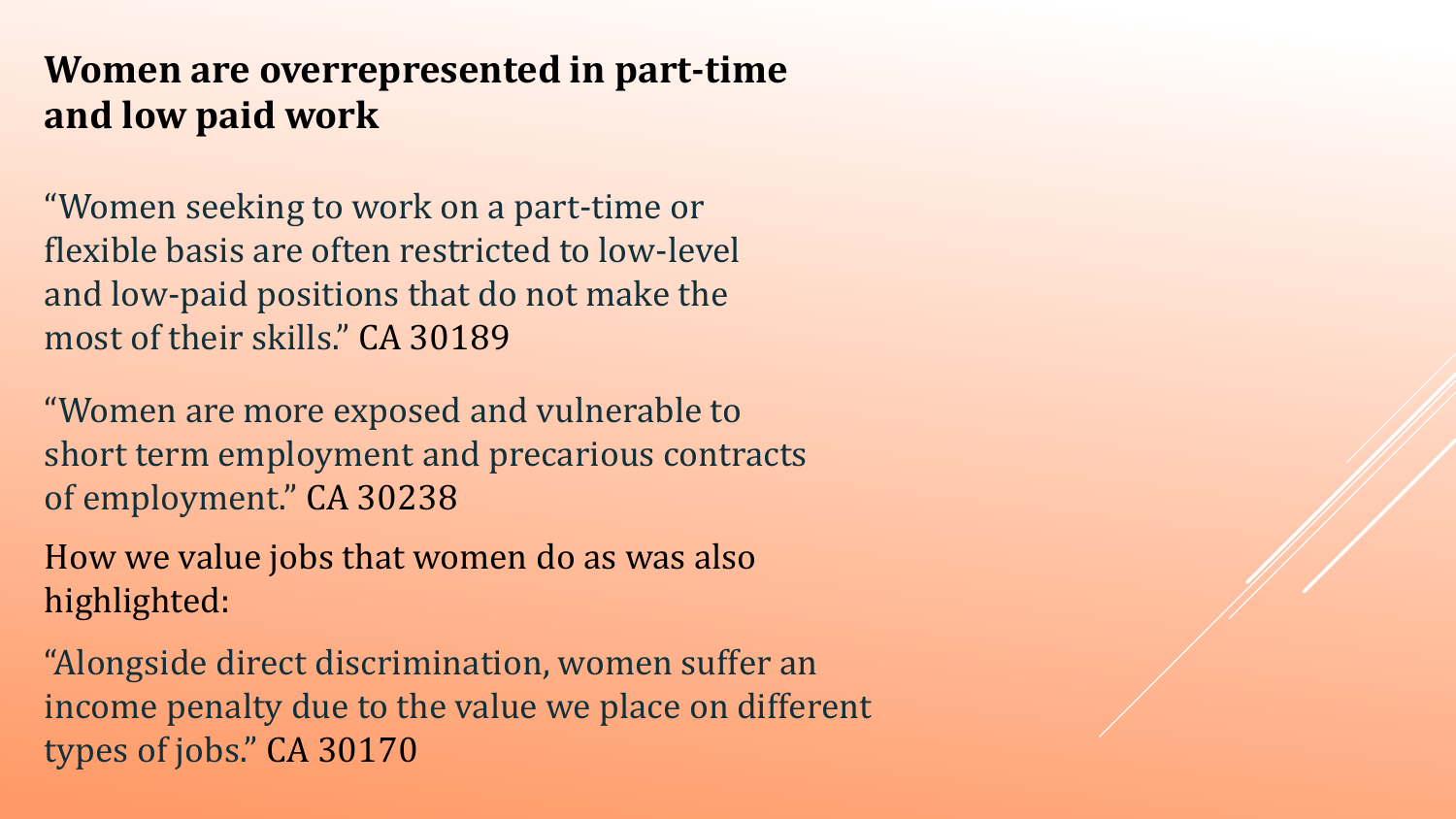#### **Problem B - Solutions**

"Set wage floors in a range of low-paid sectors including those such as contract cleaning and hospitality which are dominated by women" CA 30183

"Aim to increase minimum wages to the living wage" CA30200

"There needs to be strategic interventions to rebalance all employment sectors to ensure that women do not dominate in the lower streams of employment" CA 30238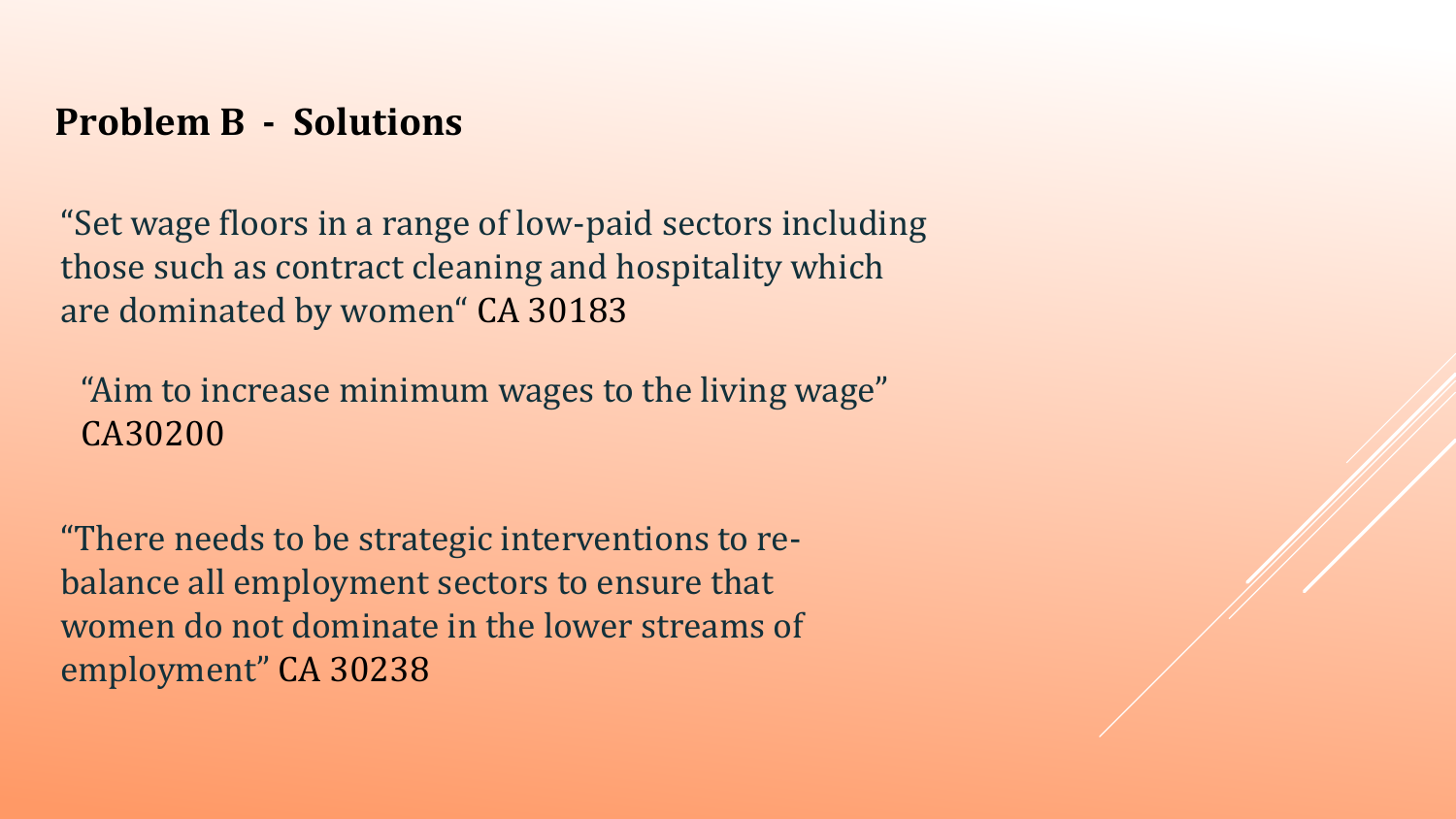# Gender pay and pensions gap exist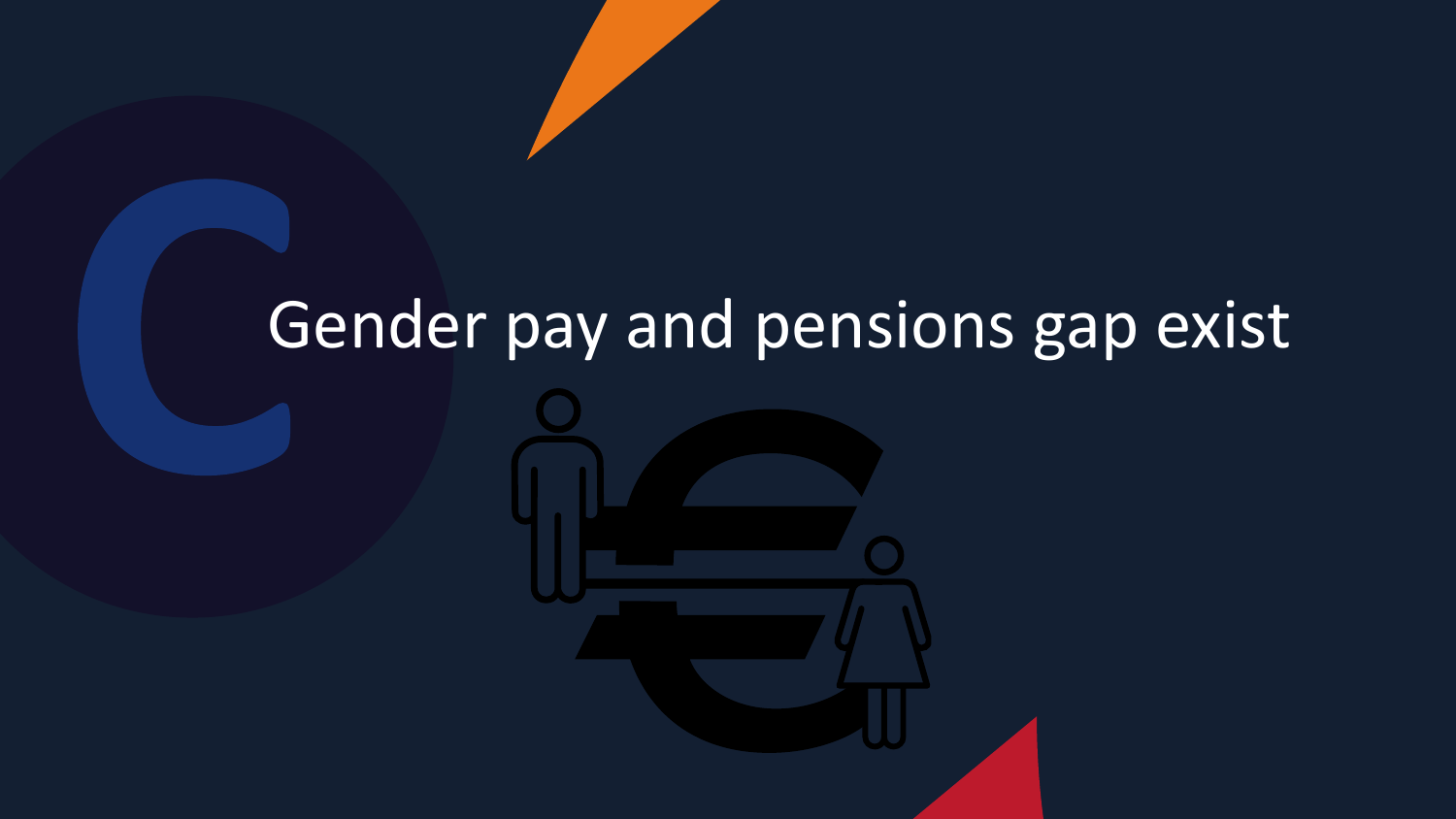#### **Gender pay gap exists between women and men's pay and pensions**

"Women are paid on average less money for similar jobs to men. There's a widespread belief among men this is not an issue" CA 30107

"It derives from outright discrimination and a complex web of factors that influence and constrain the options open to women, with parenthood being the moment that the gap widens when mothers take a wage penalty." CA 30181

"Women are over-represented in the low paid sector, they may not have access to private pension schemes." CA 30200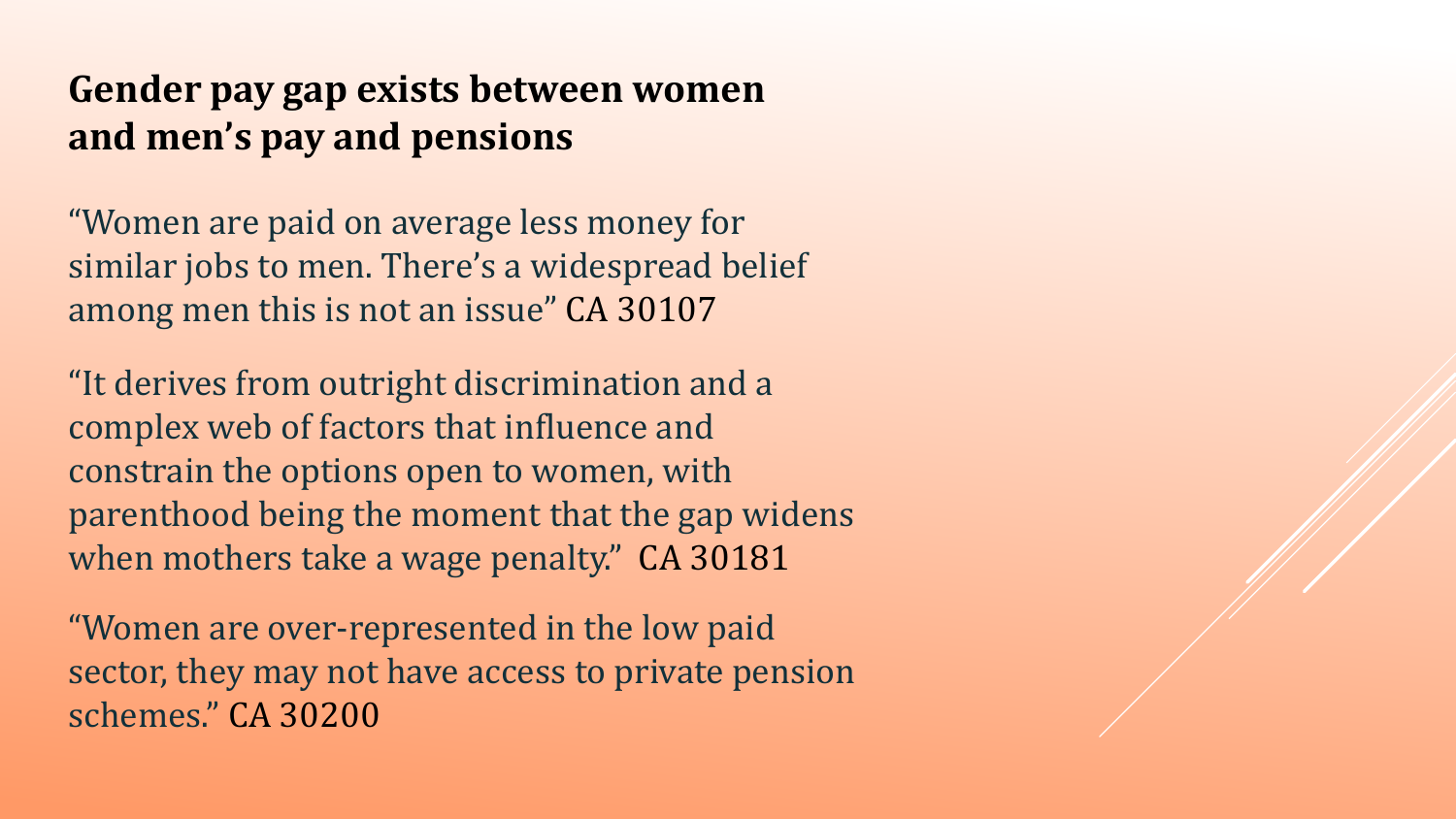#### **Problem C - Solutions**

"Improve working conditions in the low-paid sectors that are traditionally female- dominated; and second, to make those sectors more gender balanced." CA 30178

"Mandatory publication of gender pay gap data must be enacted as a state policy" CA 30124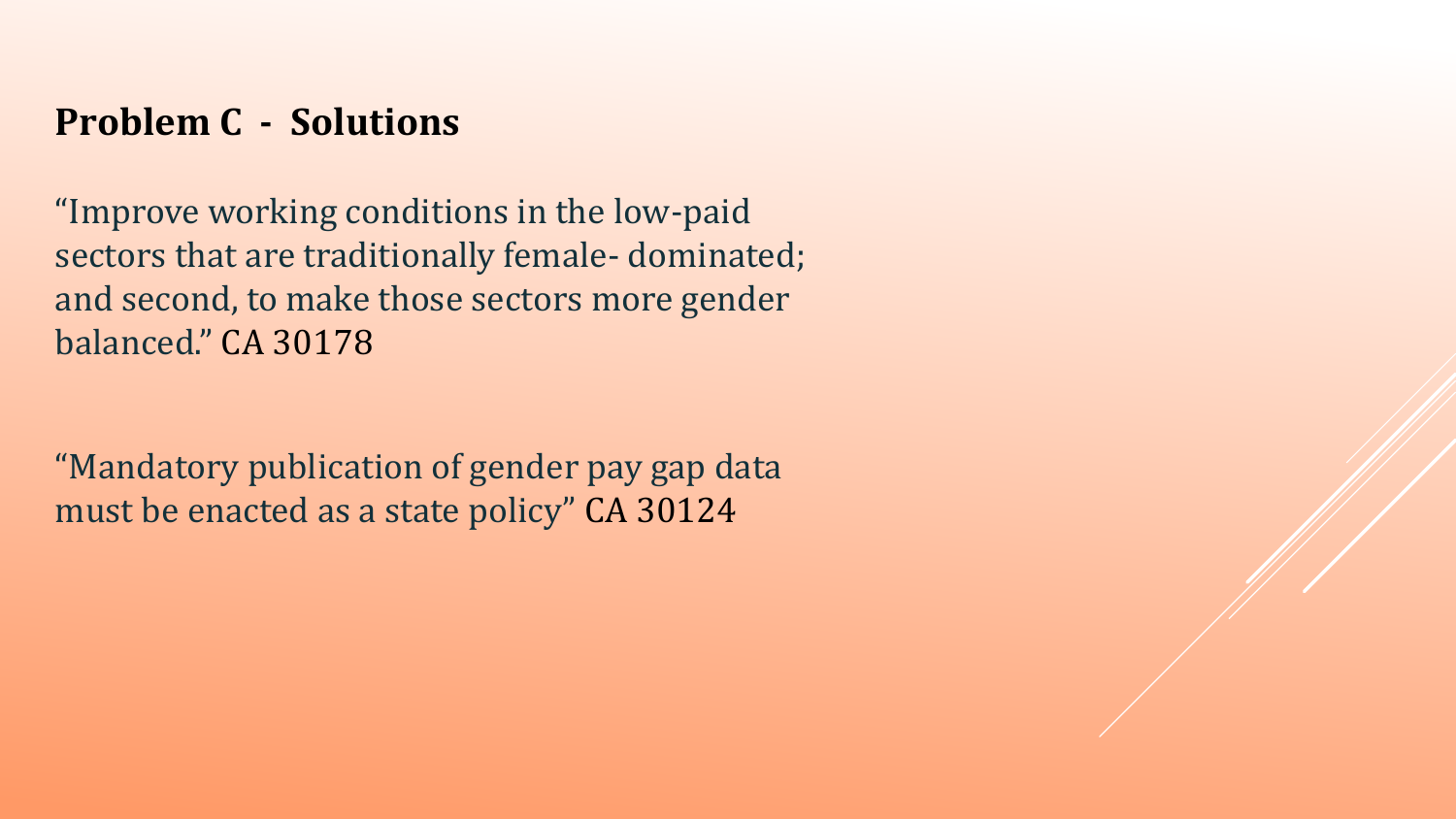# Care responsibilities impact on work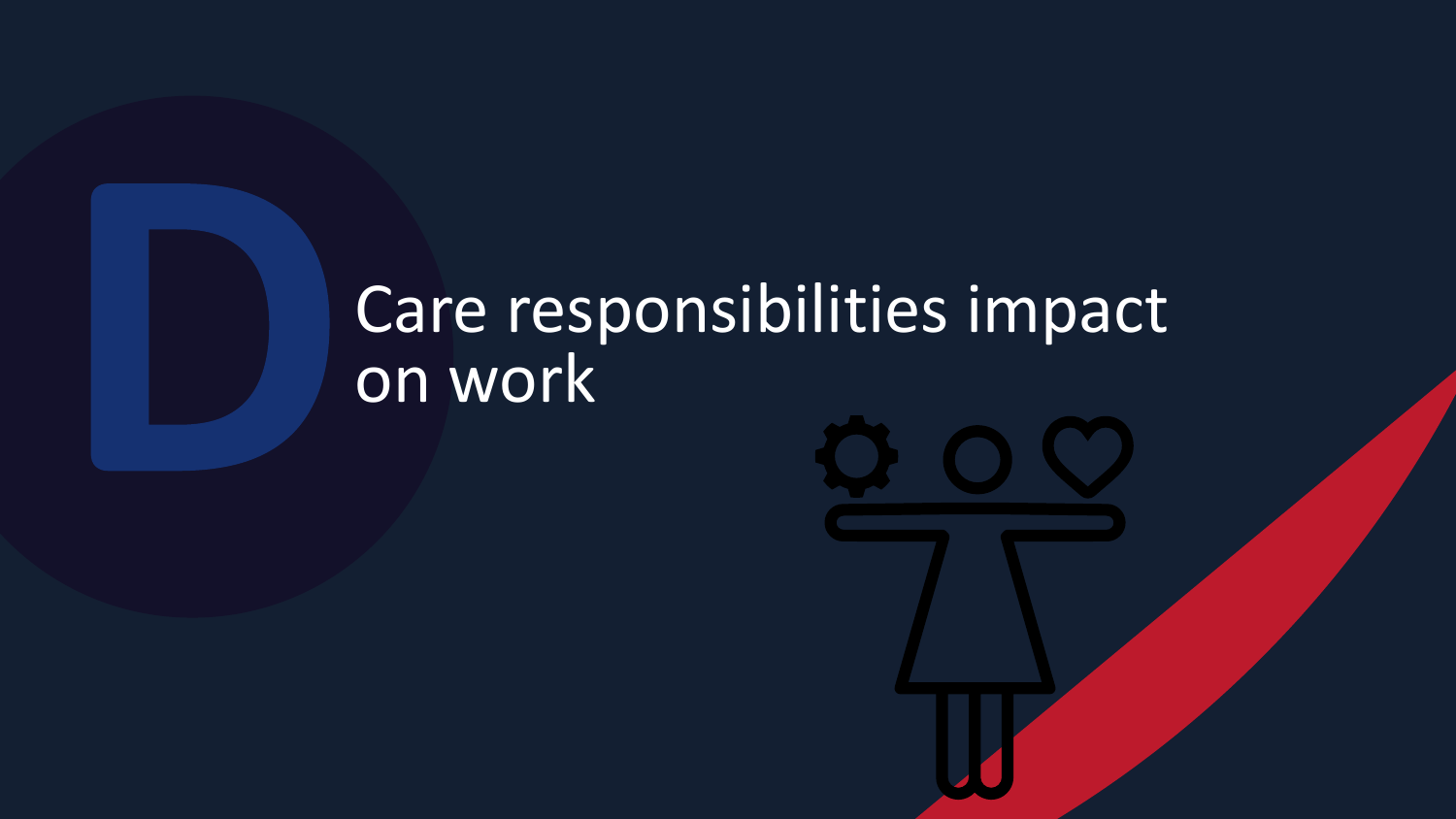#### **Women's caring roles negatively impact work opportunities and pay**

"Women are more likely to have more absences and career breaks from the workplace impacting on earnings, pension entitlements and promotional prospects." CA 30152

"Belief that men are breadwinners still prevails with both men and women. Assumption that women will undertake childcare and other caring responsibilities and this is natural!" CA 30092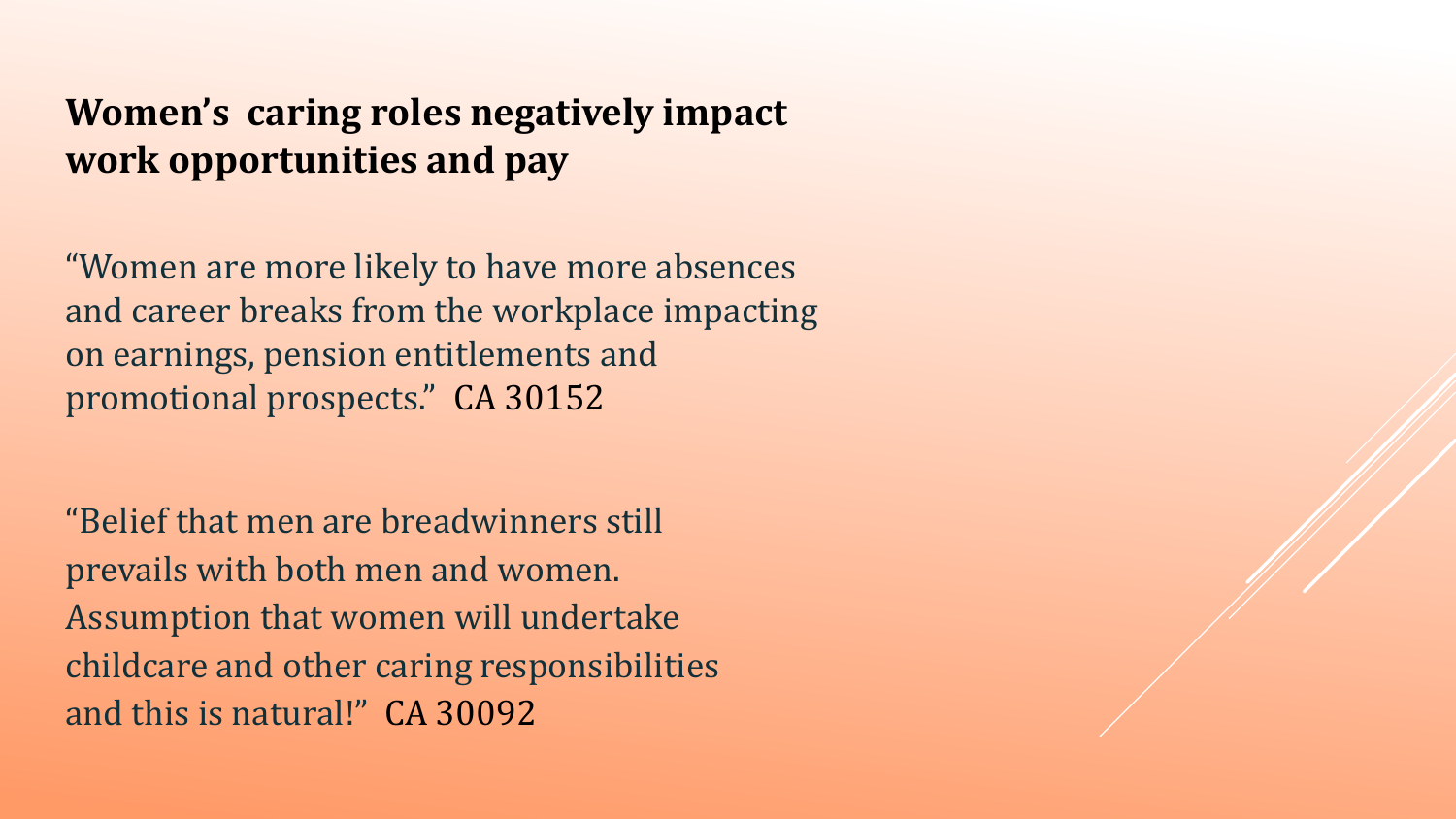#### **Problem D - Solutions**

"Breakdown the stereotypical roles of man, the breadwinner and woman, the homemaker. This can only happen if and when the state creates childcare facilities which enable both parents to work on an equal basis." CA 30171

"That years spent in caring work be treated equally in the state pension and auto enrolment pensions." CA 30266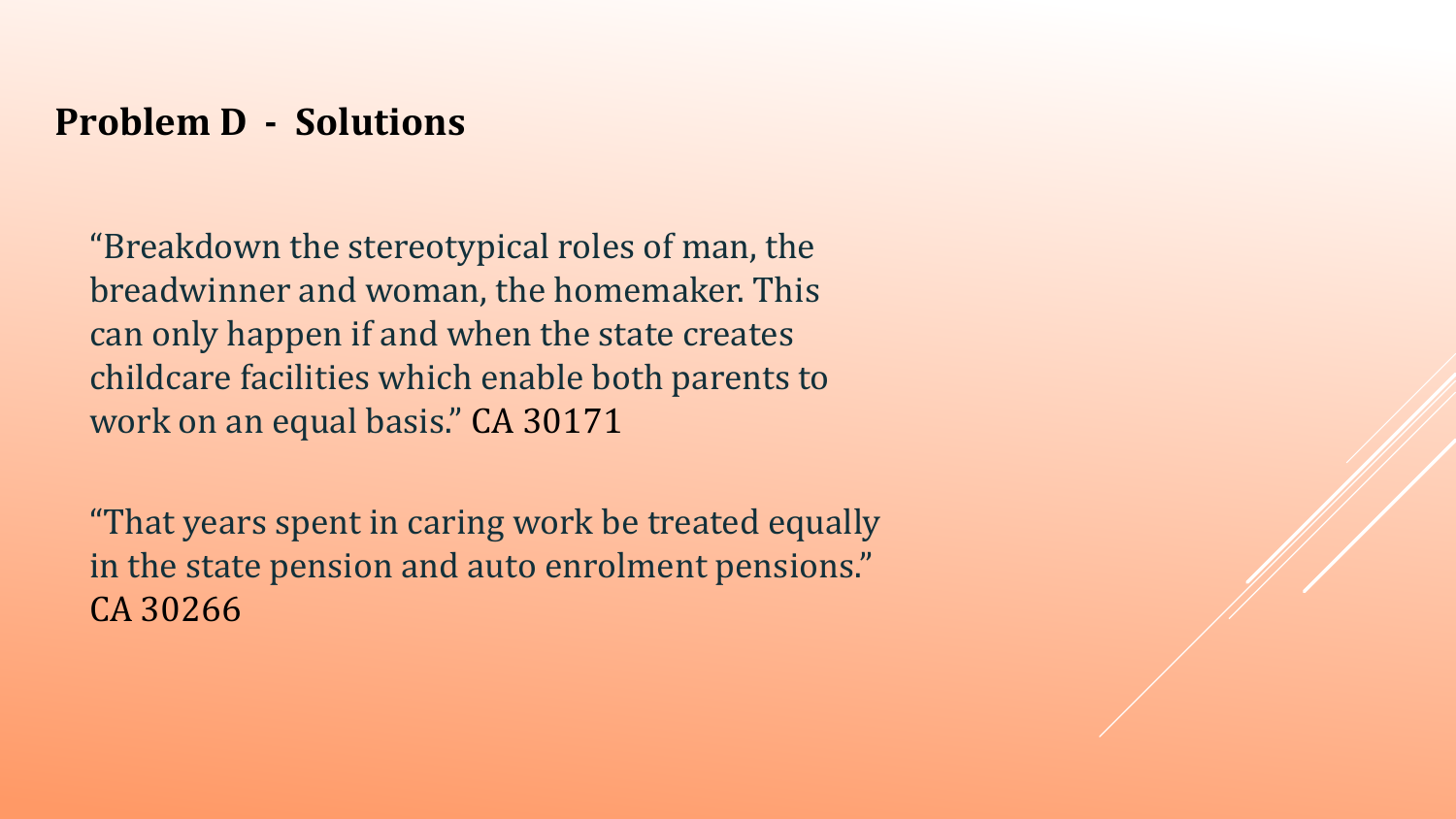# More work life balance needed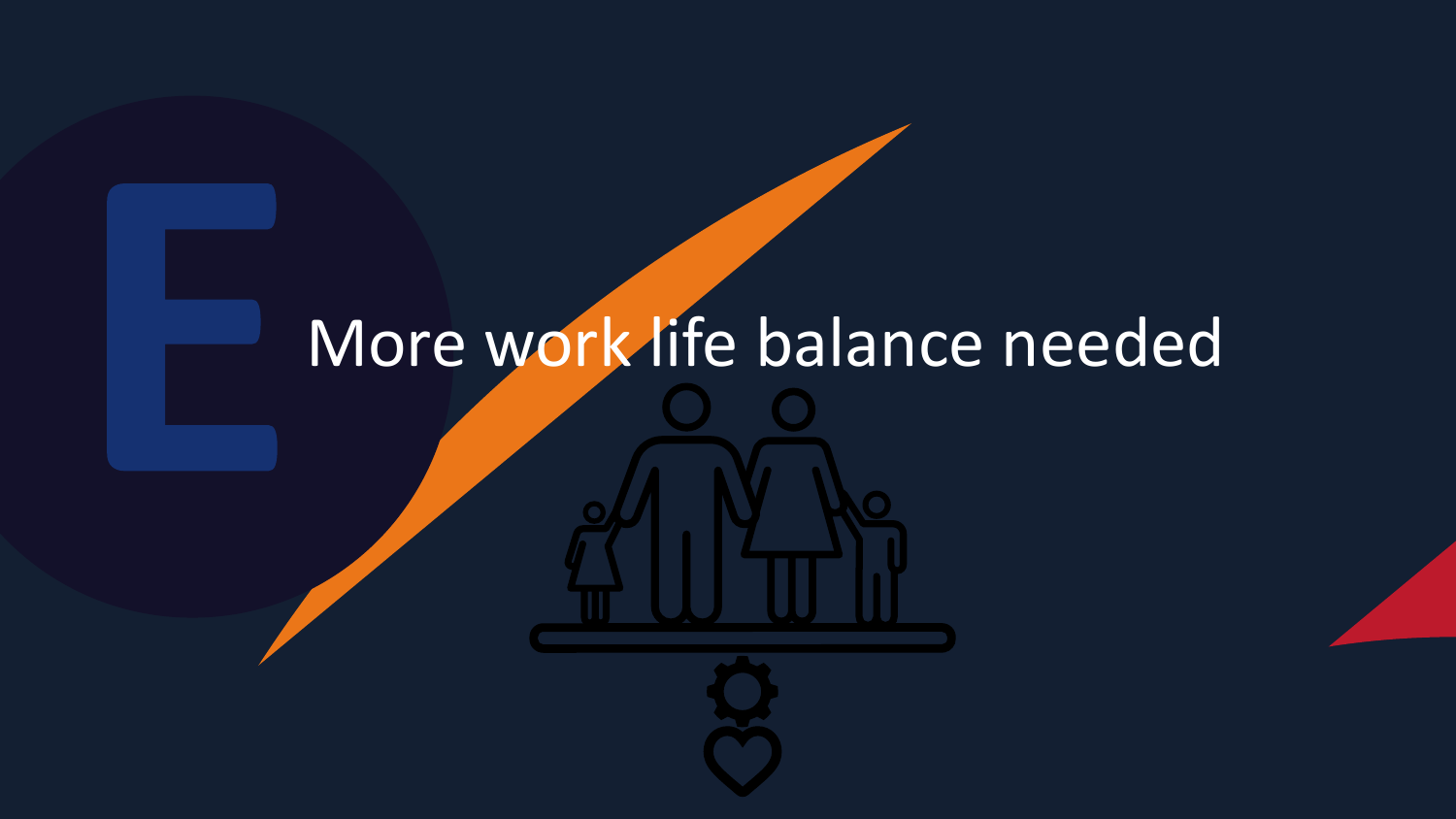#### **Work culture makes work life balance difficult for women and men**

"In some cases, lack of flexibility at work can lead women to leave the workforce altogether." CA 30187

"A culture of long working hours, can become unfeasible for some women in the context of family commitments, either in respect of young children or caring responsibilities for elderly persons, or for other personal reasons." CA 30177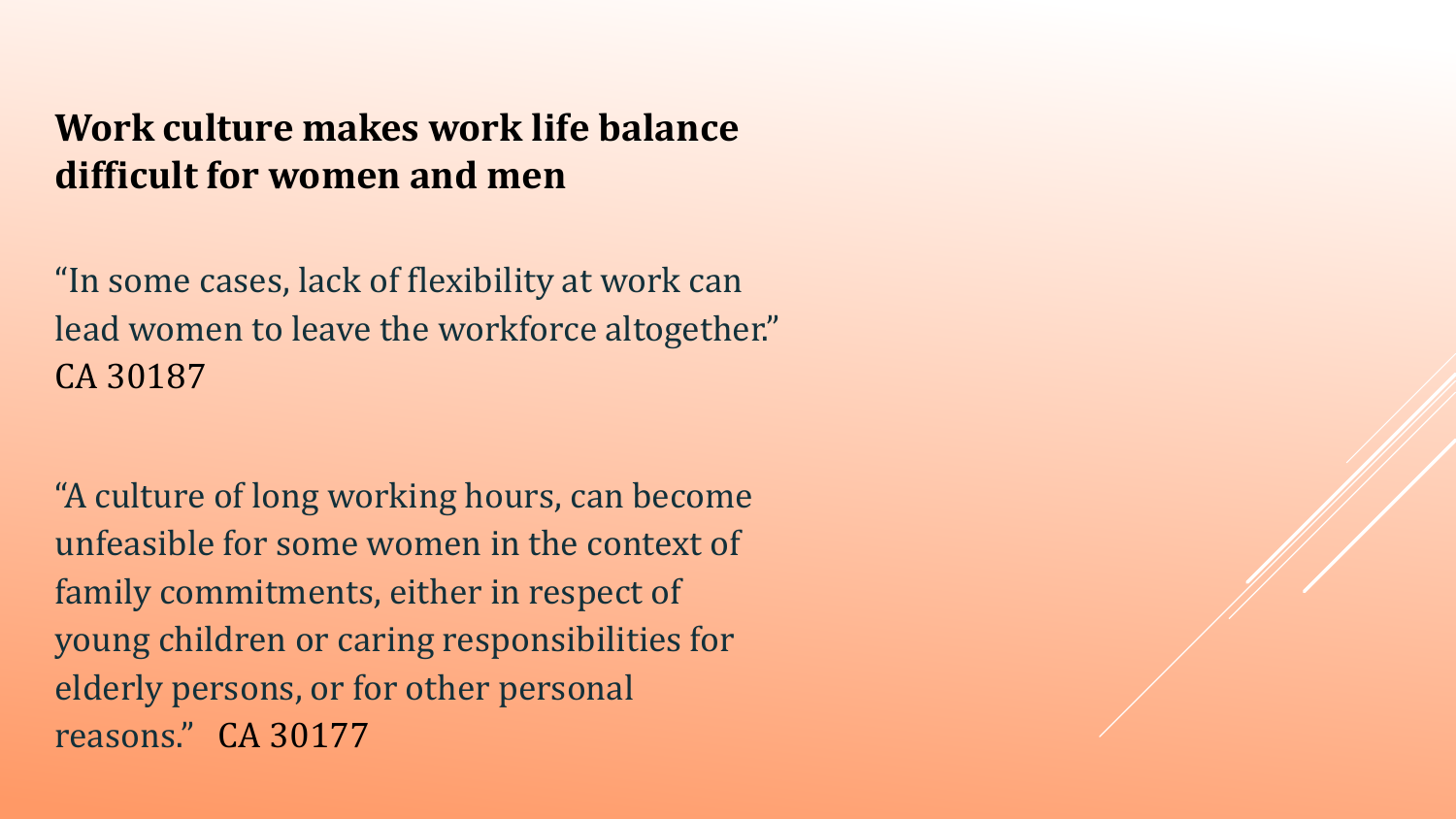#### **Problem E - Solutions**

**Changes in how work is organised was viewed by a range of submissions as key to addressing gender inequality:**

"Male dominated professions need to become more family friendly. Female dominated professions need to have their worth recognised more." CA 30066

"The State should incentivise employers to implement flexible or part-time work including perhaps job-sharing." CA30152

"The introduction of a four-day work week and flexibility around starting and finishing times." CA 30191

"Changes in organisational culture are needed to normalise part-time work among men, to reduce long hours work culture and to reduce the penalties attached to part-time work ." CA 30189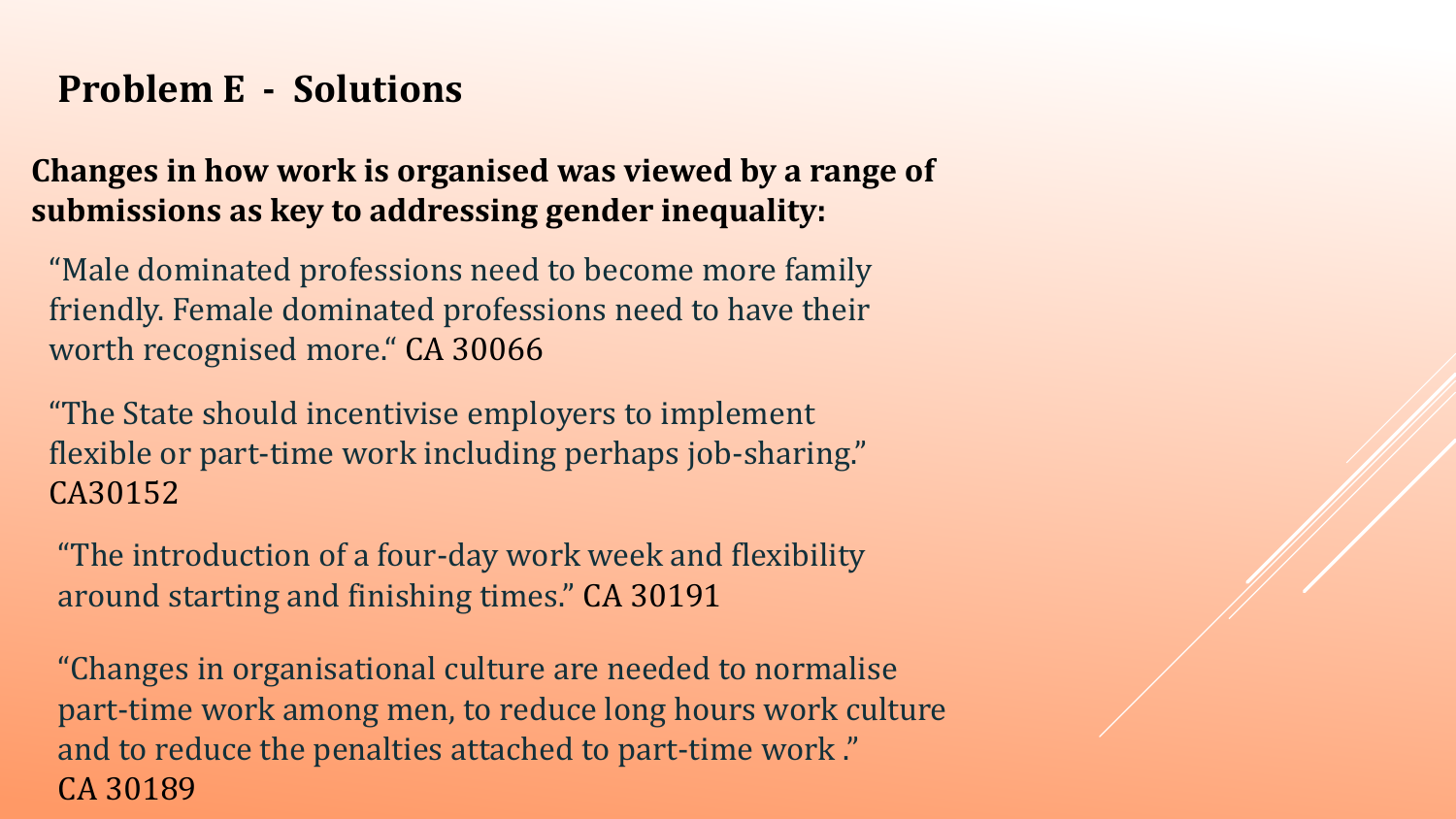#### **Problem E - Solutions**

#### **For others, giving workers rights to bargain with employers would help:**

"Collective bargaining rights can help women to raise issues like gender pay gap, maternity benefit and employee-led flexible working and for women to collectively negotiate solutions with their employers." CA 30066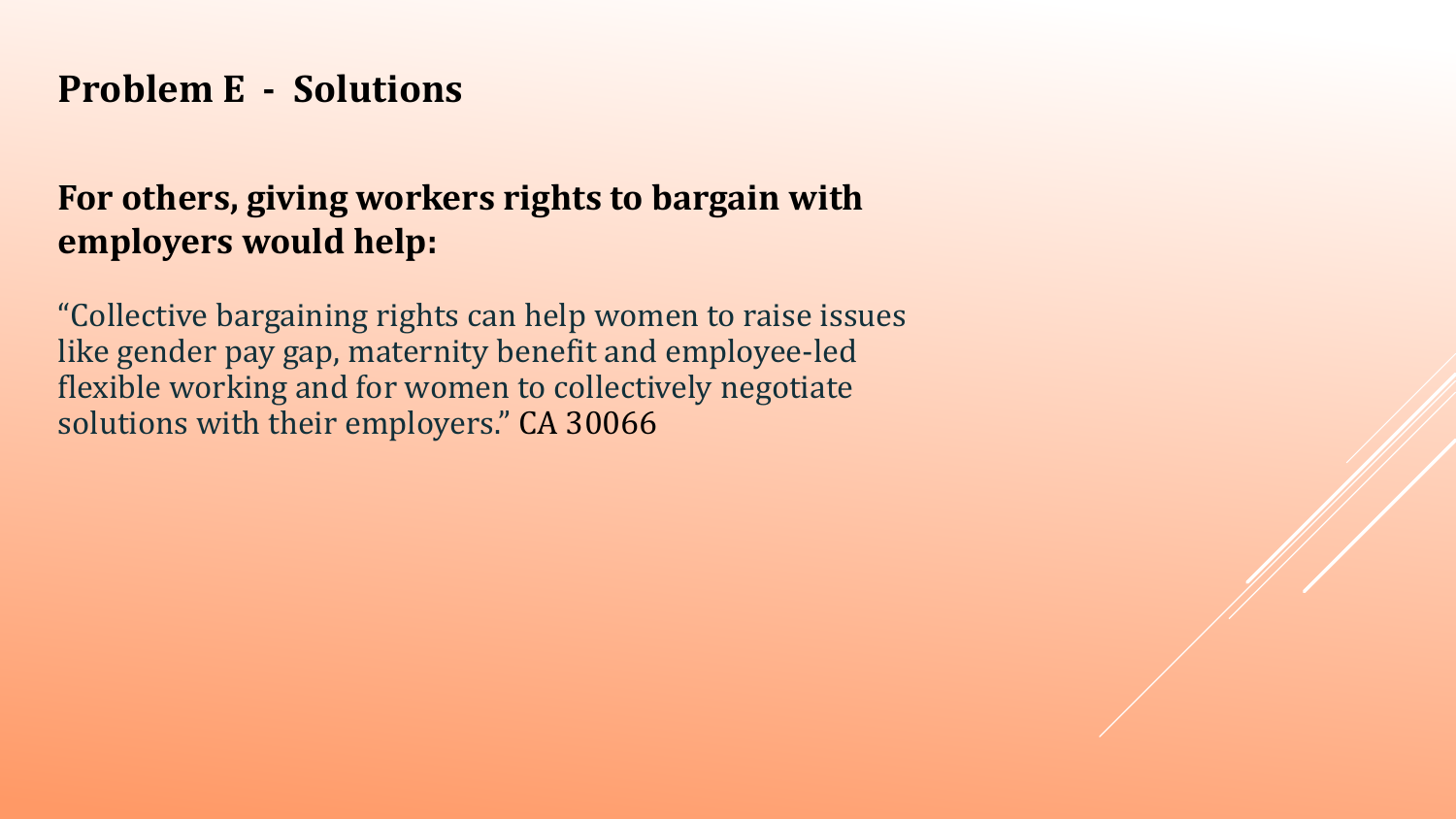# Sexual harassment and violence impact work

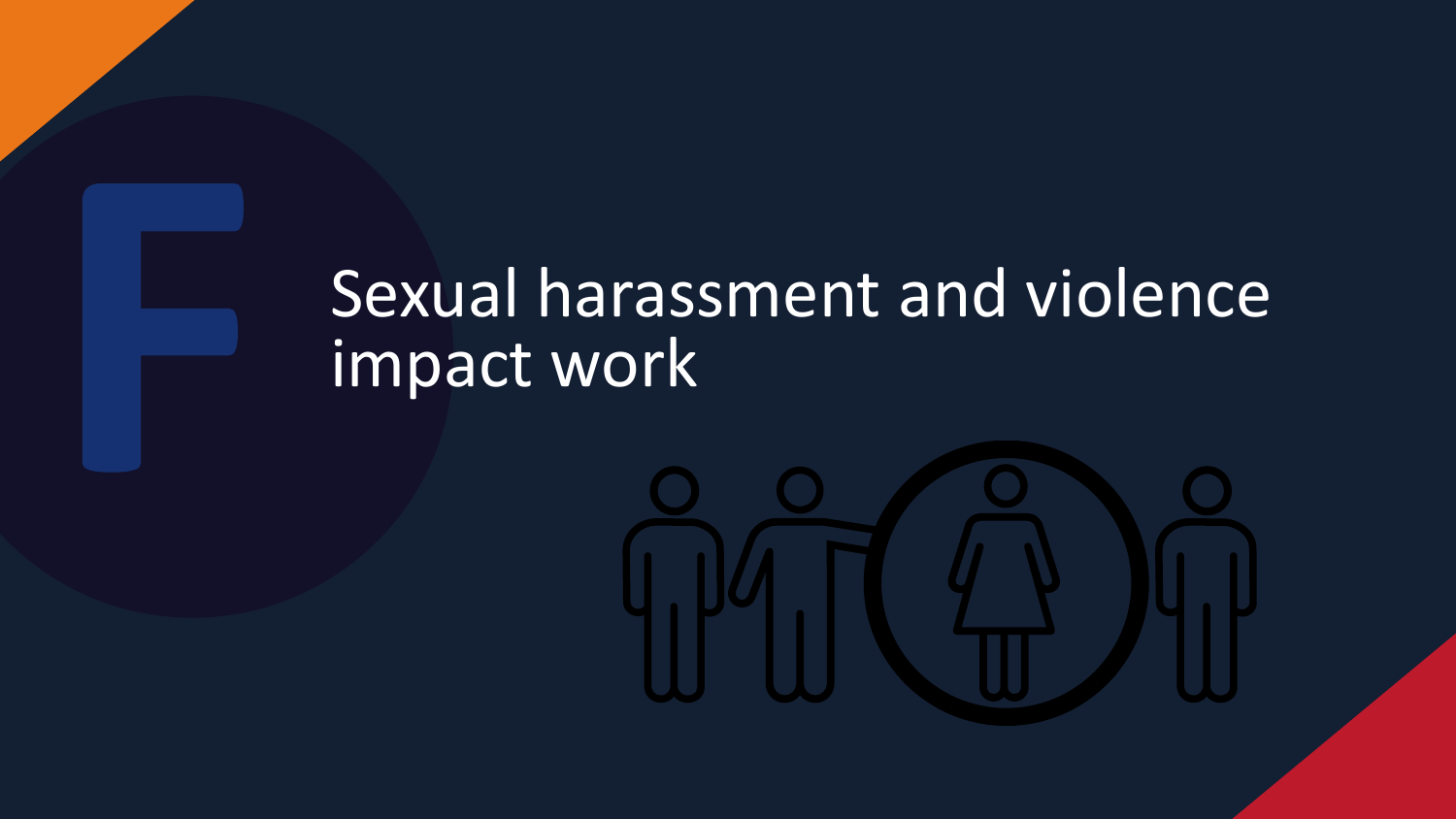#### **Gender based violence and sexual harassment impacts work**

"Women who experience violence may have disrupted work histories, with high rates of absenteeism frequent changes in jobs and more employment in casual work." CA 30179

"Sexual harassment in the work place negatively impacts women's abilities to participate fully in the workplace." CA 30180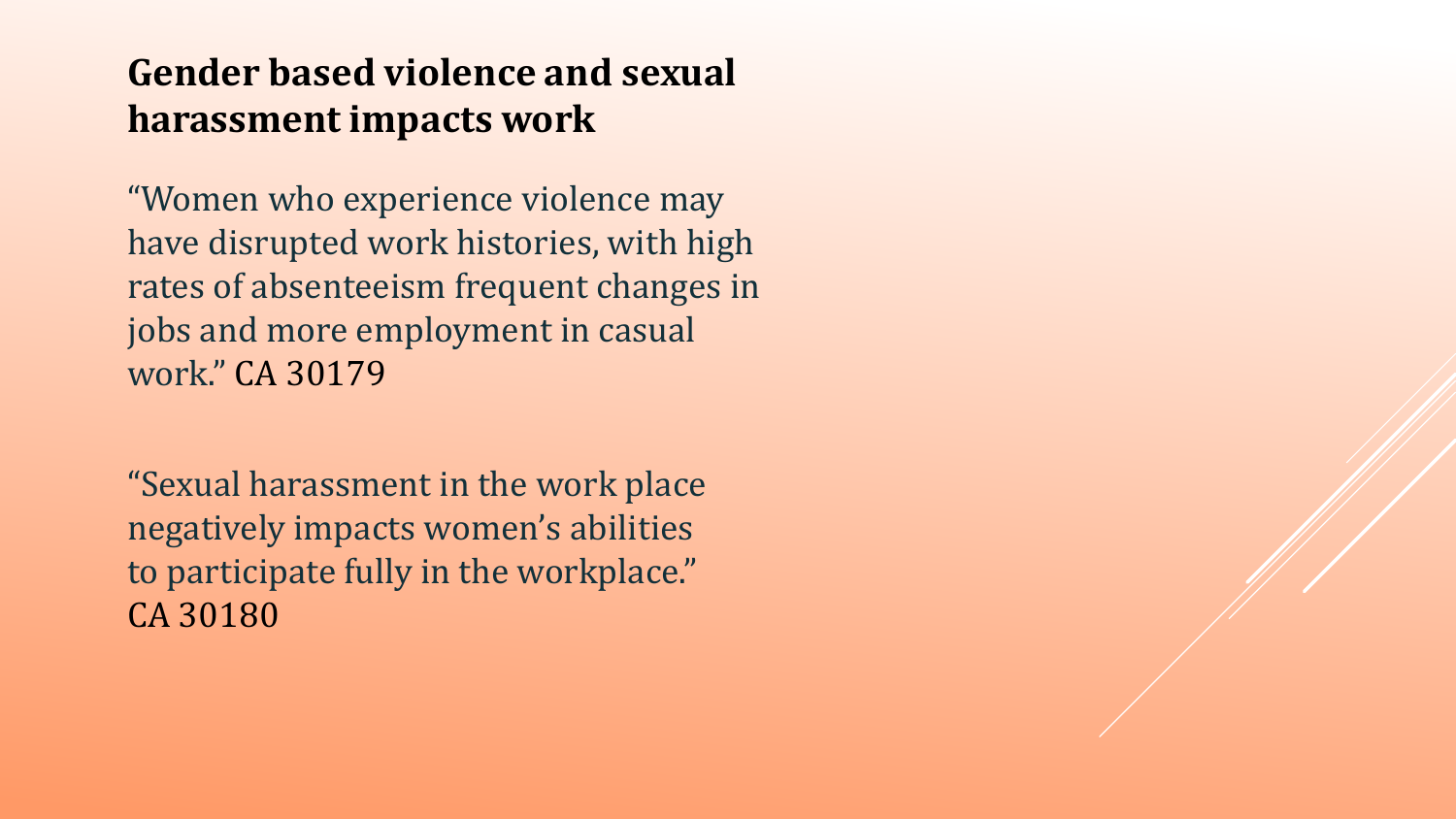**Problem F - Solutions**

[Employers should commit] "to more urgent action and to communicating a zero tolerance for sexually harassing behaviours in the workplace." CA 30275

"The introduction of [paid] Domestic Violence Leave along the lines of that recently introduced in New Zealand." CA 30183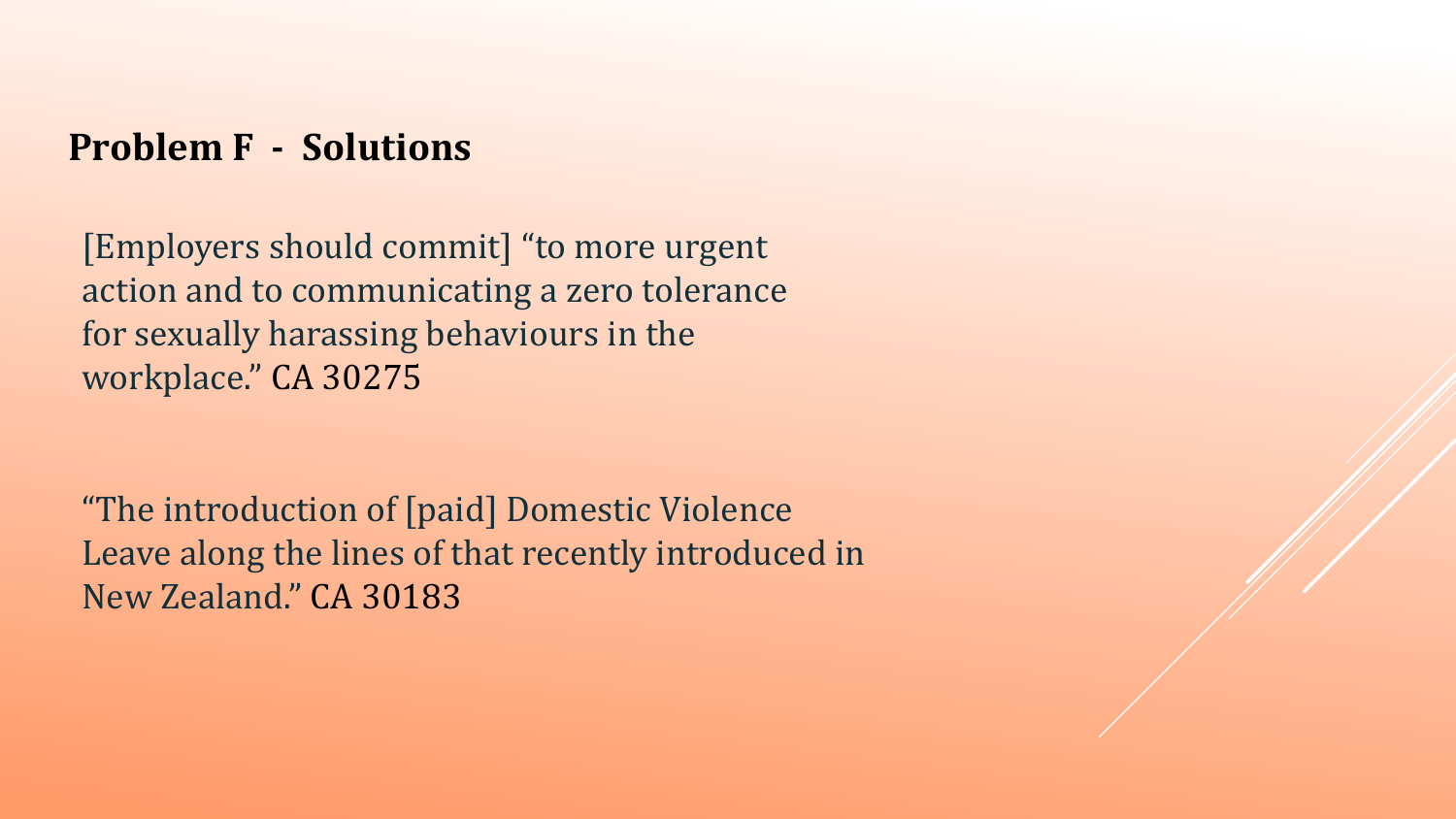# Women's health issues impact on their work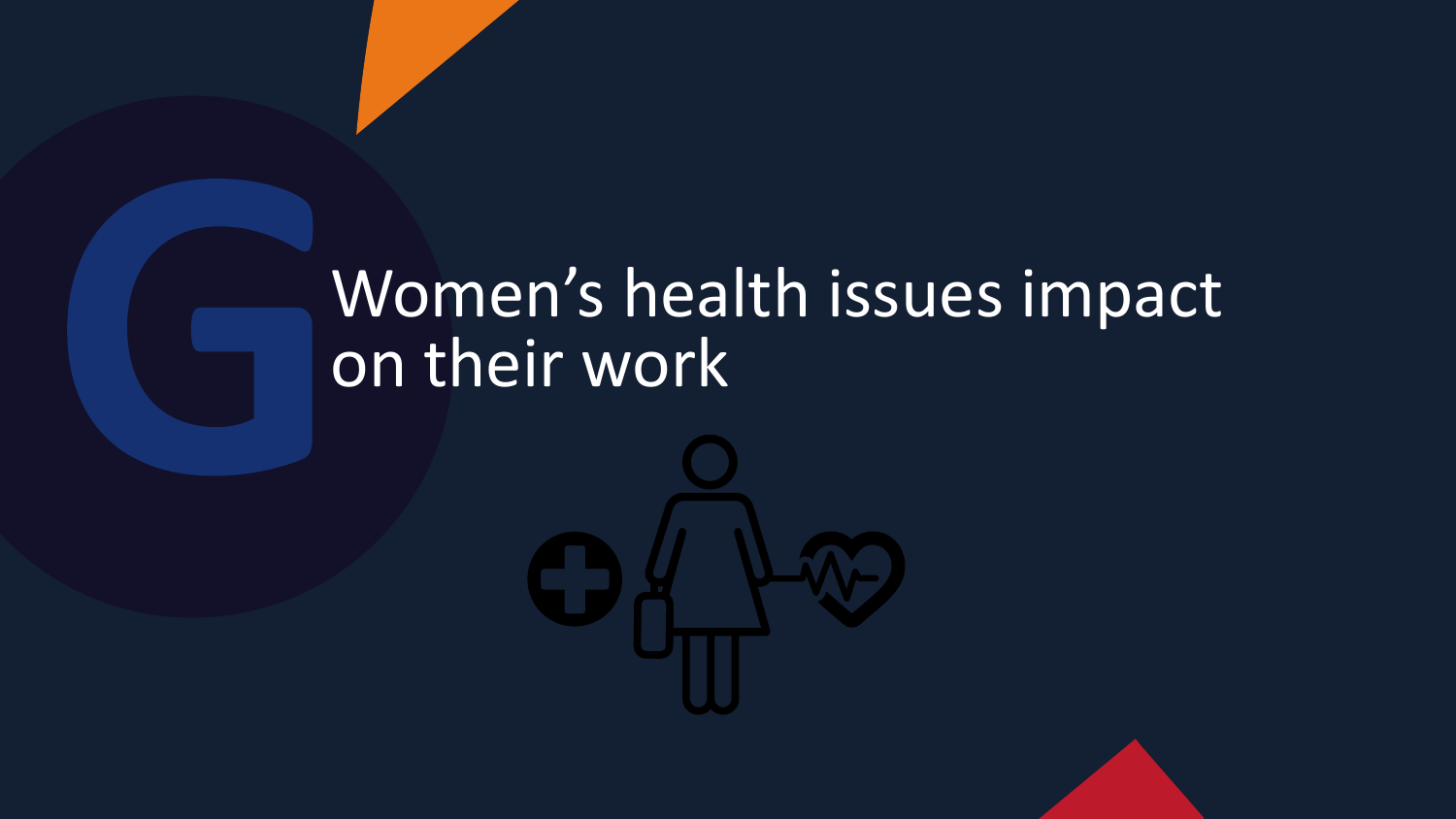#### **Women's health issues impact on their work**

"The menopause affects women when they are often juggling demanding jobs, school-age children and elderly parents." CA 30275

"Not only are menstruating women still stigmatised, there is a tendency to treat the pain and discomfort that women face in the workplace as a minor matter." CA 30266

"For women who have taken their full paid leave, they have no entitlement to breastfeeding in the workplace." CA 30266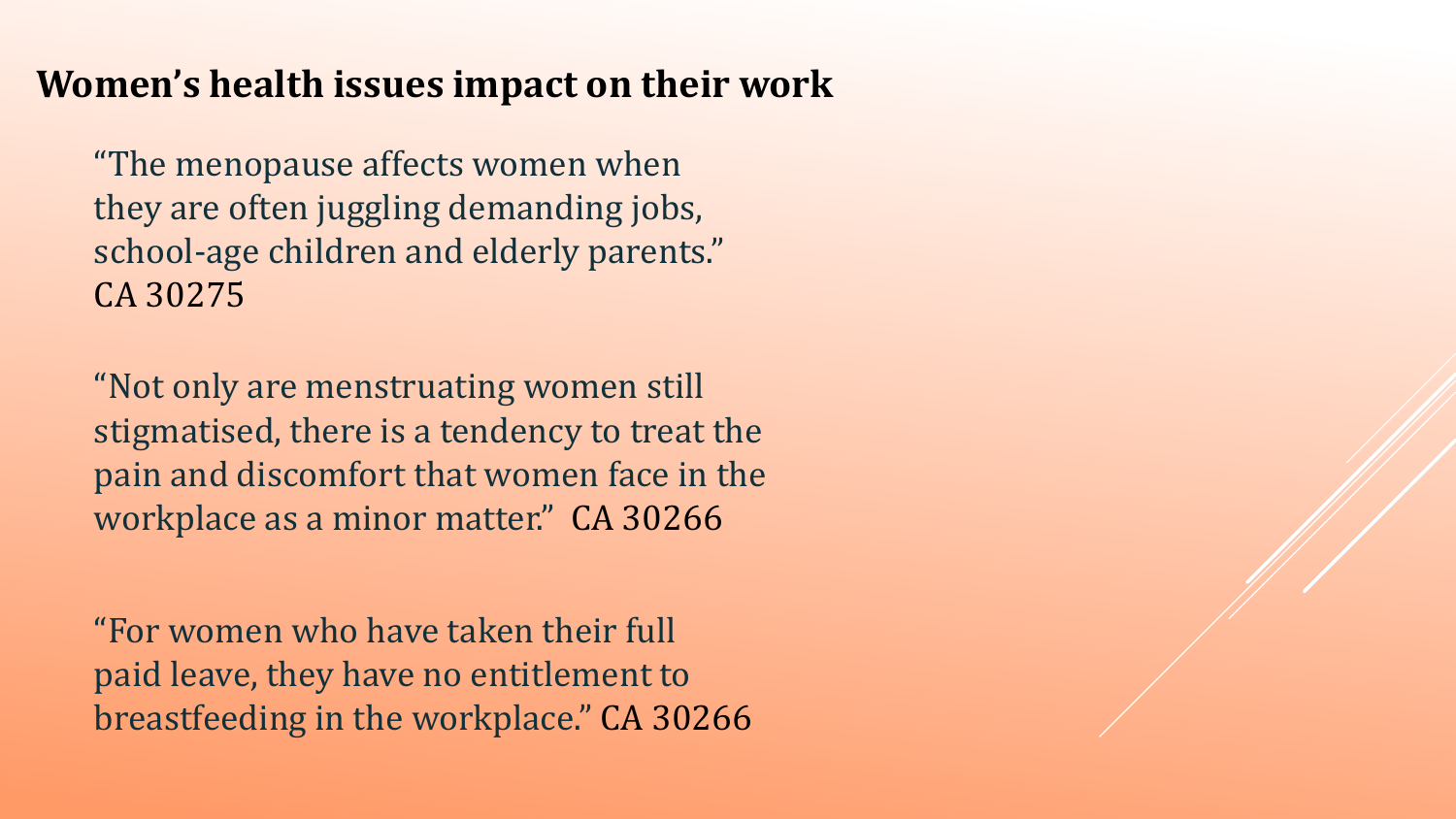#### **Problem G - Solutions**

"The government to publish a green paper on women's health and welfare in the workplace covering the health and welfare issues impacting on women, potential legislative protections and employer requirements." CA 30266

"In the short term there should be a statutory recognition of menopausal symptoms as a medical condition, requiring that employers treat it as such." CA 30275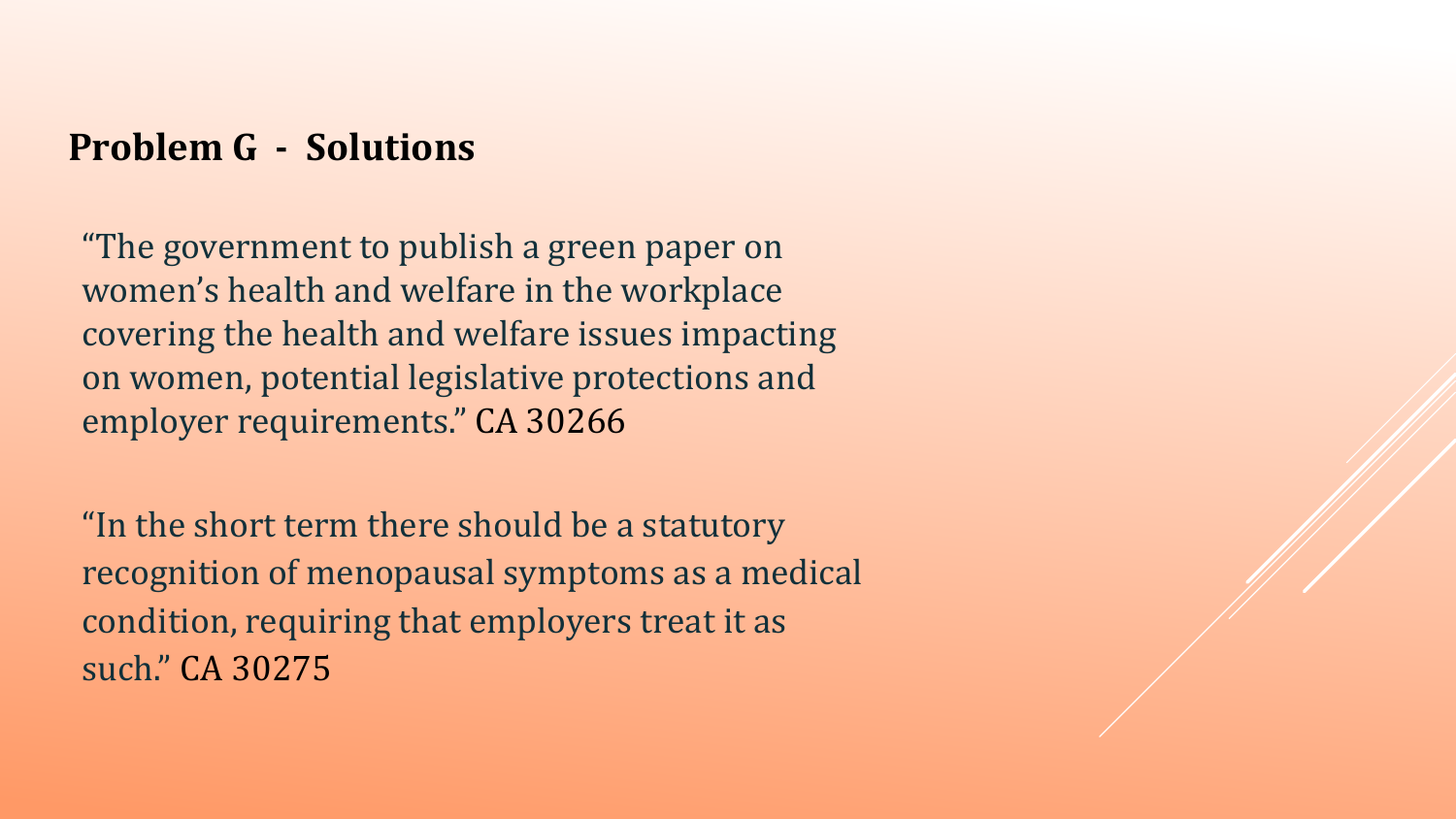# Gender discrimination impacts some groups more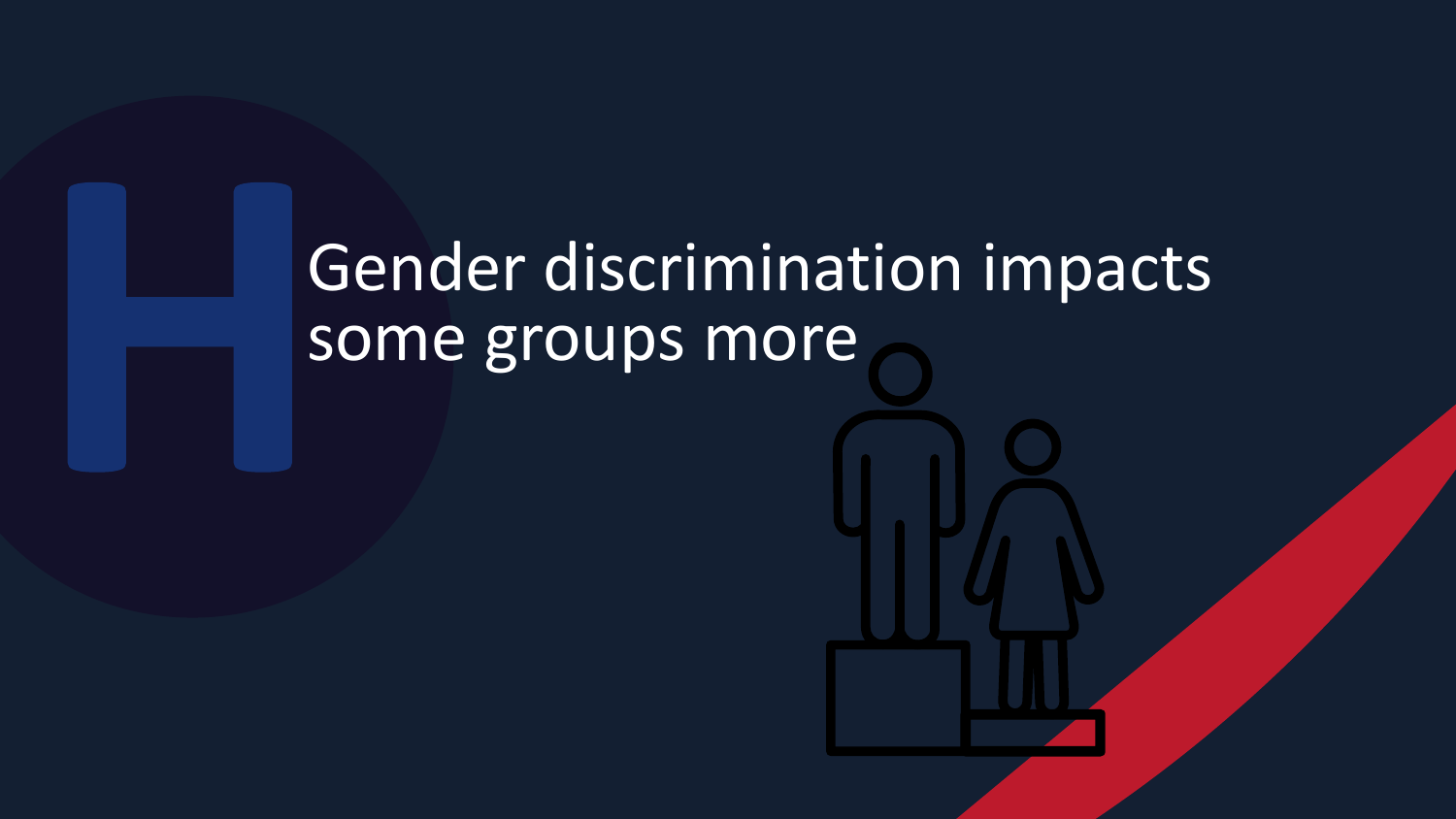#### **Women with disabilities, migrants, lone parents and Travellers face additional challenges in work**

"One Parent Families, especially where no co-parenting exists, not being able to participate as fully as 2-parent families in work while overburdened with care." CA 30152

"Hiding one's identity can be the only option to secure employment for Traveller and Roma women." CA 30264

"Women with disabilities are less likely to be employed." CA 30195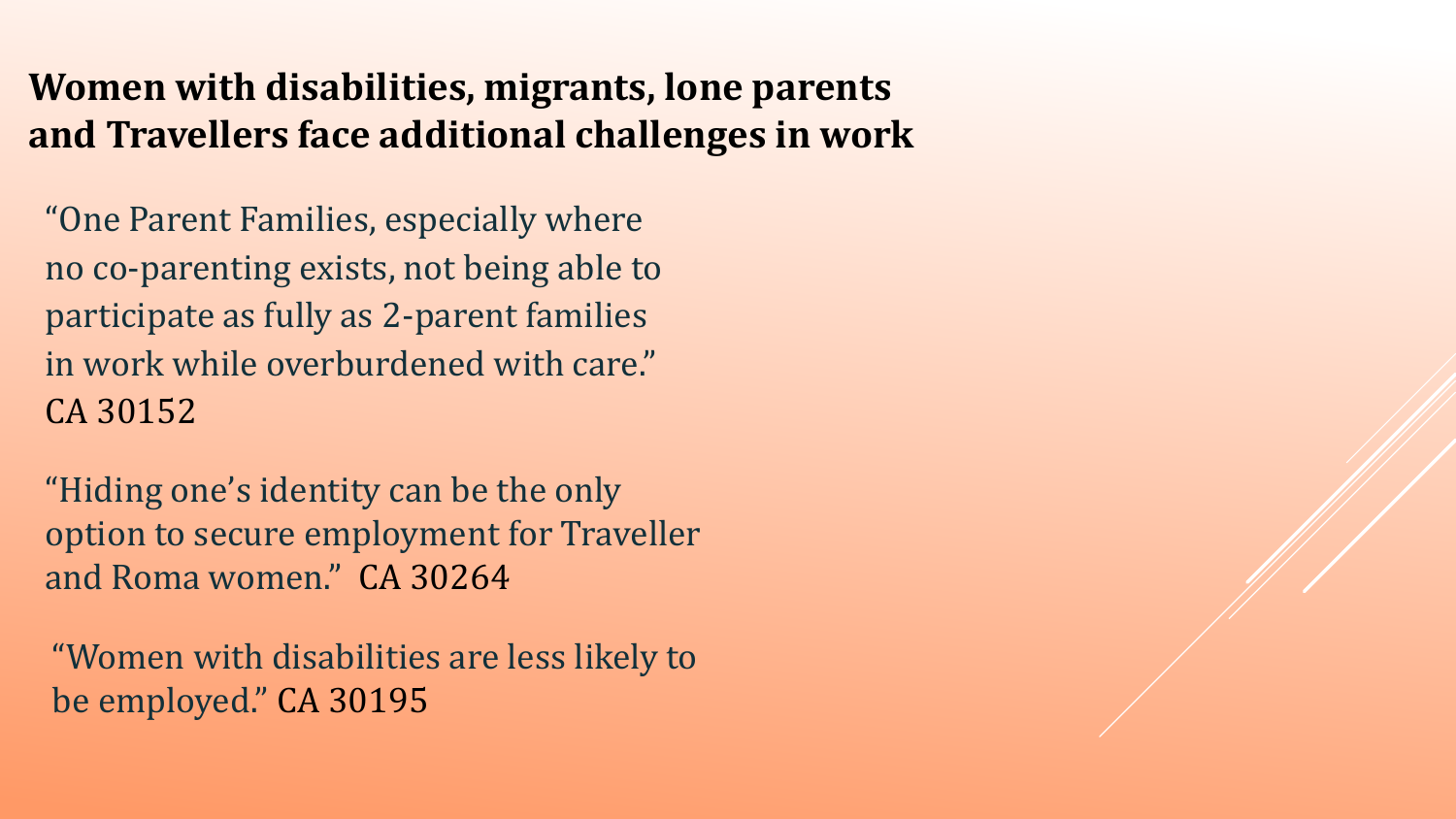#### **Problem H - Solutions**

"Develop a Traveller and Roma Training, Employment and Enterprise Strategy with clear actions targeting Traveller and Roma women, an adequate budget and a concrete implementation plan." CA 30264

"Address discrimination in employment by expanding and strengthening employment equality legislation." CA 30278